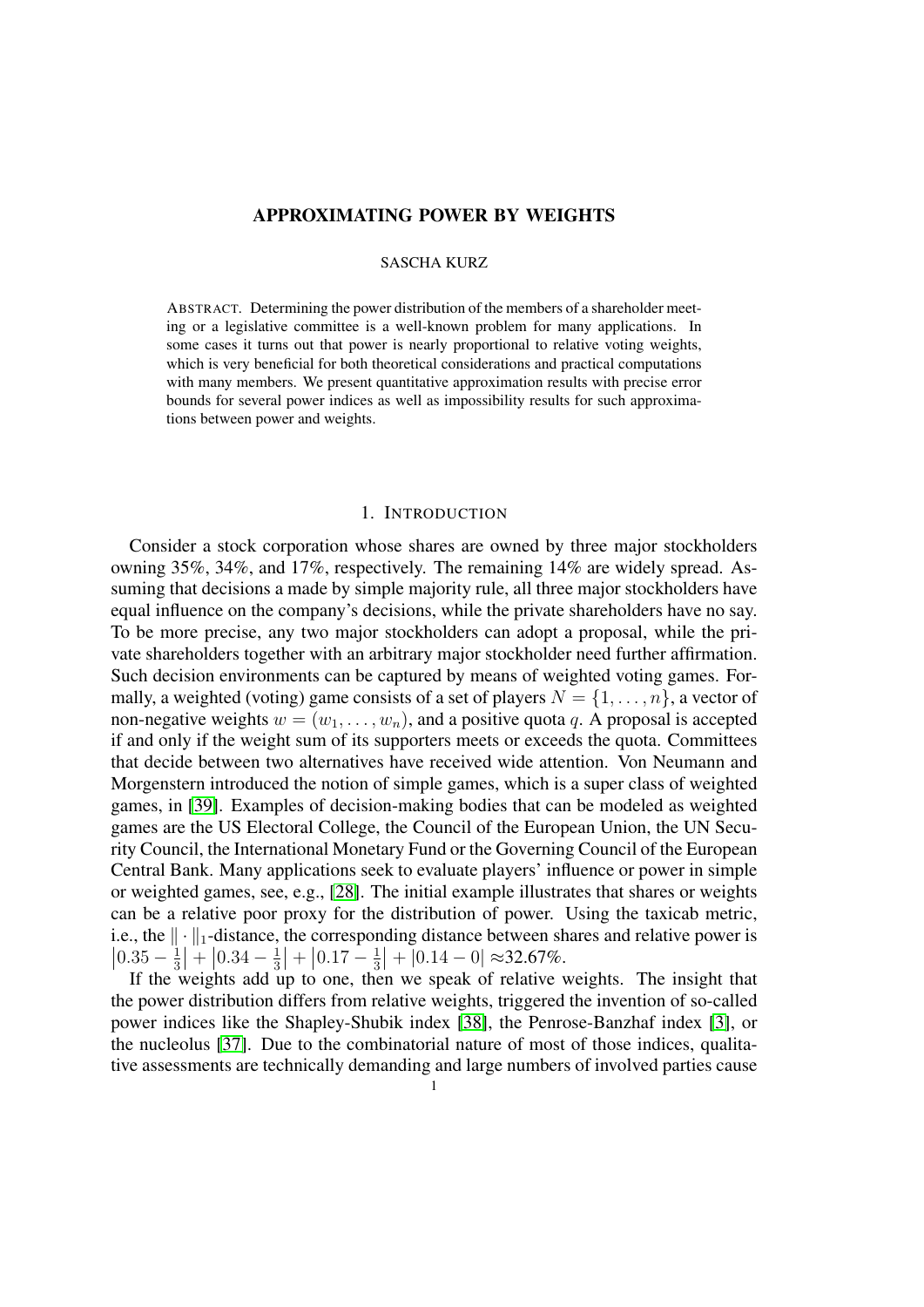computational challenges [\[4\]](#page-19-1). Moreover, there is a large variety of different power indices proposed so far. On the positive side, there are a few *limit results*, which state that, under certain technical conditions, the power distribution of an infinite sequence of weighted voting systems tends to the relative weight distribution. This of course simplifies the analysis. The aim of this paper is to provide quantitative results of the form

<span id="page-1-0"></span>
$$
||p - w||_1 = \sum_{i=1}^{n} |p_i - w_i| \le \frac{c\Delta}{\min\{q, 1 - q\}},
$$
 (1)

where  $w$  is the relative weight vector,  $q$  the quota,  $p$  the power distribution induced by a certain power index,  $\Delta = \max_i w_i$  the maximum relative weight, and  $c \in \mathbb{R}_{>0}$ a constant depending on the chosen power index. This inequality provides a concrete error bound based on just a few invariants of the underlying weighted game. Although limit results for sequences of weighted games can be derived in general, Inequality [\(1\)](#page-1-0) can also be applied to a single weighted game. Applications range from approximating power distributions with many involved parties, where the exact evaluation is computationally infeasible, to statements about power distributions in situations with incomplete or uncertain information. In our above example there may be many private shareholders whose exact shares are either unknown (due to the lack of a reporting obligation) or highly volatile. (Our precise statement about the exact power distribution, independent of the distribution of the widely spread shareholdings and almost independent of the chosen power index, is due to a rather special situation, see the end of Subsection [2.1.](#page-3-0)) Results for different distance measures can be derived in a unified way, which makes the choice of the  $\|\cdot\|_1$ -distance less special. The precise involvement of the invariants  $\Delta$ , q, and  $1 - q$  in the right hand side of Inequality [\(1\)](#page-1-0) is rather an explanation of a universal behavior than a limitation. We will derive lower bounds for the constant  $c$  independent of the properties of the chosen power index, i.e., besides the constant, results like Inequality [\(1\)](#page-1-0) are the best we can hope for. This explains the necessity of several conditions used in known limit results.

E.g., for the Shapley-Shubik index Neyman obtained in 1982:

**Theorem 1.1.** [\[34\]](#page-20-4) *Let*  $n \in \mathbb{N}$ *,*  $N = \{1, ..., n\}$ *,*  $0 < q < 1$ *,*  $w \in \mathbb{R}_{\geq 0}^n$  *with*  $||w||_1 = 1$ *, and*  $P(i,q)$  *be the probability that in a random order of* N, *i is the first element in the order for which the w-accumulated sum exceeds q. For every*  $\varepsilon > 0$  *there exist constants*  $\delta > 0$  *and*  $K > 0$  *such that if*  $\rho = \max_{i \in N} w_i < \delta$ , and  $K \rho < q < 1 - K \rho$ *then*  $||P(\cdot, q) - w||_1 < \varepsilon$ *.* 

In other words, if the maximum relative weight ∆ approaches zero and the relative quota q is not too near to the extreme points  $0$  or 1, then the power distribution tends to the vector of relative weights if the distance is measured by the  $\|\cdot\|_1$ -norm. The precise dependence of  $\delta$  and K on  $\varepsilon$  is hidden in the technical lemmas of [\[34\]](#page-20-4). This is due to the fact that the original motivation behind this result was the study of the asymptotic value of non-atomic games.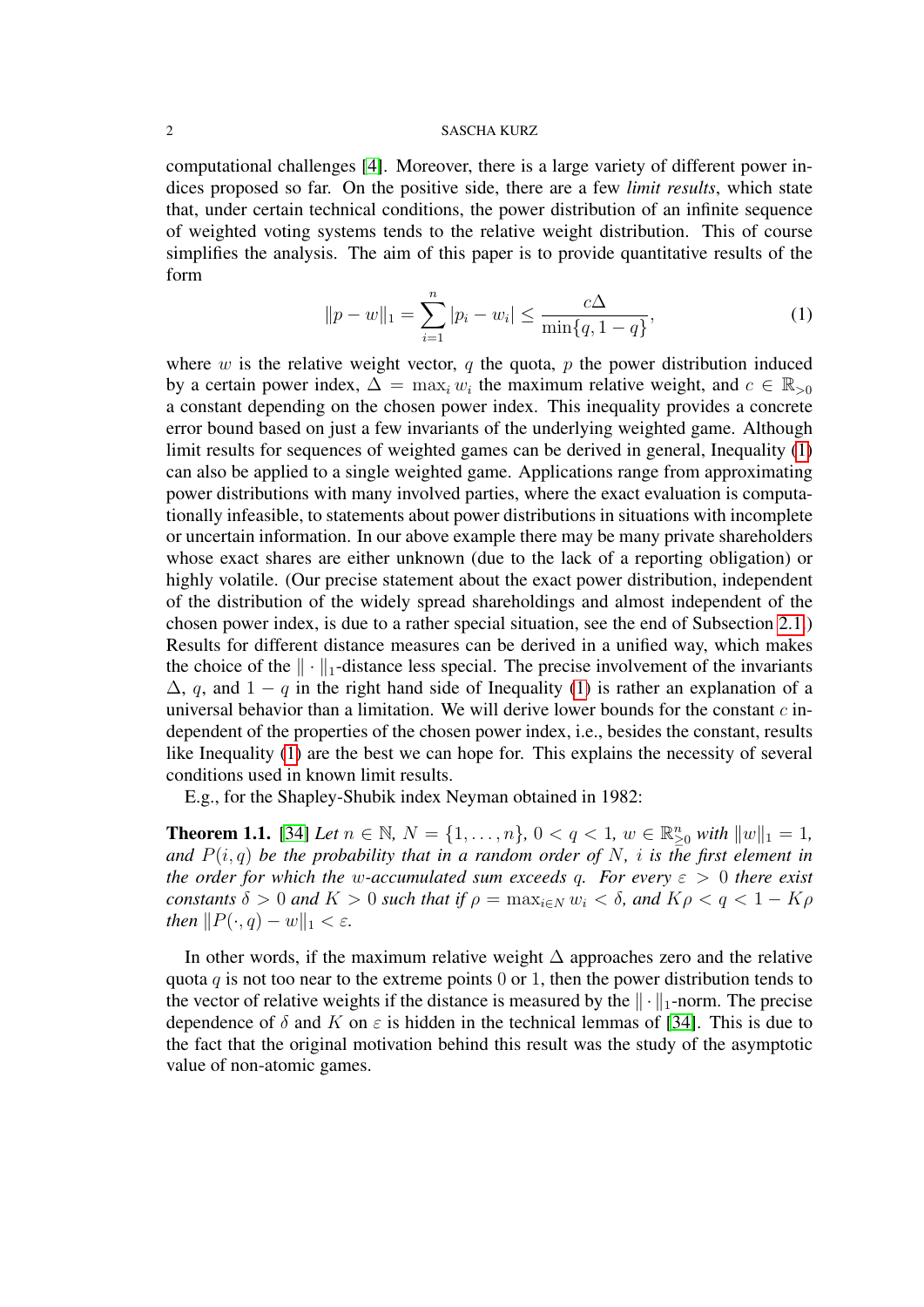Another well-known limit theorem is the Penrose limit theorem (PLT). It is an unproven statement implicitly contained in [\[36\]](#page-20-5). Loosely speaking it states that, for a quota of one half, the ratio between the Penrose-Banzhaf indices of any two voters converges to the ratio between their weights as the number of voters increases. In [\[32\]](#page-20-6) the authors used Theorem 1.1 in order to derive a version of the PLT for the Shapley-Shubik index for so-called replicative q-chains, where finitely many types of voters get replicated with a strictly positive frequency. In Lemma [4.1](#page-12-0) we deduce a general PLT-type result from Inequality [\(1\)](#page-1-0), cf. [\[25,](#page-20-7) Proposition 1]. Using a local central limit theorem (for normalized sums of independent random variables) Lindner and Machover, see [\[32\]](#page-20-6), also obtained a PLT for the Penrose-Banzhaf index for  $q = \frac{1}{2}$  $\frac{1}{2} \sum_{i=1}^{n} w_i$  and divisibility conditions on the involved (non-normalized) integer weights.

Besides the Shapley-Shubik and the Penrose-Banzhaf index, further limit results have only been obtained for the nucleolus. In [\[25,](#page-20-7) Lemma 1] the authors have proven Inequal-ity [\(1\)](#page-1-0) for  $c = 2$ , which implies a PLT-type result.

One important problem in the context of power indices and weighted games, is the so-called "inverse power index problem", see e.g. [\[7,](#page-19-2) [19,](#page-20-8) [23,](#page-20-9) [24\]](#page-20-10) and the references therein. It asks for weights and a quota such that the corresponding power distribution meets a given ideal power distribution as closely as possible. Since there is only a finite number of different weighted or simple games, it is obvious that some power vectors can not be approximated too closely if the number of voters is small. In [\[1\]](#page-19-3) Alon and Edelman showed that there are also vectors that are hard to approximate by the Penrose-Banzhaf index of a simple game if most of the mass of the vector is concentrated on a small number of coordinates. This goes in line with a relatively large maximum weight ∆. Generalizations and impossibility results for other power indices have been obtained in [\[22\]](#page-20-11).

The case the power distribution coincidentally matching relative weights has received special attention in the literature. For the Penrose-Banzhaf index, the subclass of spherically separable simple games has this property, see [\[14\]](#page-19-4). In [\[35\]](#page-20-12) Peleg shows that a homogeneous constant-sum weighted game has a nucleolus which equals the relative homogeneous weights. A similar result for the nucleolus of weighted games with many replicated voters that have integral weights from a finite set has been obtained in [\[25,](#page-20-7) Proposition 2].

For more practically orientated studies on the ownership and control structure of stock companies we refer the interested reader, e.g., to [\[31\]](#page-20-13). Algorithms to approximate power indices can, e.g., be found in [\[2,](#page-19-5) [9,](#page-19-6) [29\]](#page-20-14). The expected difference between power and weights has been studied in [\[15\]](#page-19-7) for the Shapley-Shubik and the Penrose-Banzhaf index. Intervals for the power of voters in weighted games with uncertain weights can also be computed with integer linear programming techniques, see [\[21\]](#page-20-15). However, these techniques (currently) are computationally infeasible for more than, say, 20 voters.

The rest of the paper is organized as follows. In Section [2](#page-3-1) we introduce weighted games, power indices, norms and limits. Our main results are concluded in Section [3,](#page-6-0) which is subdivided into three subsections. First we discuss invariants of weighted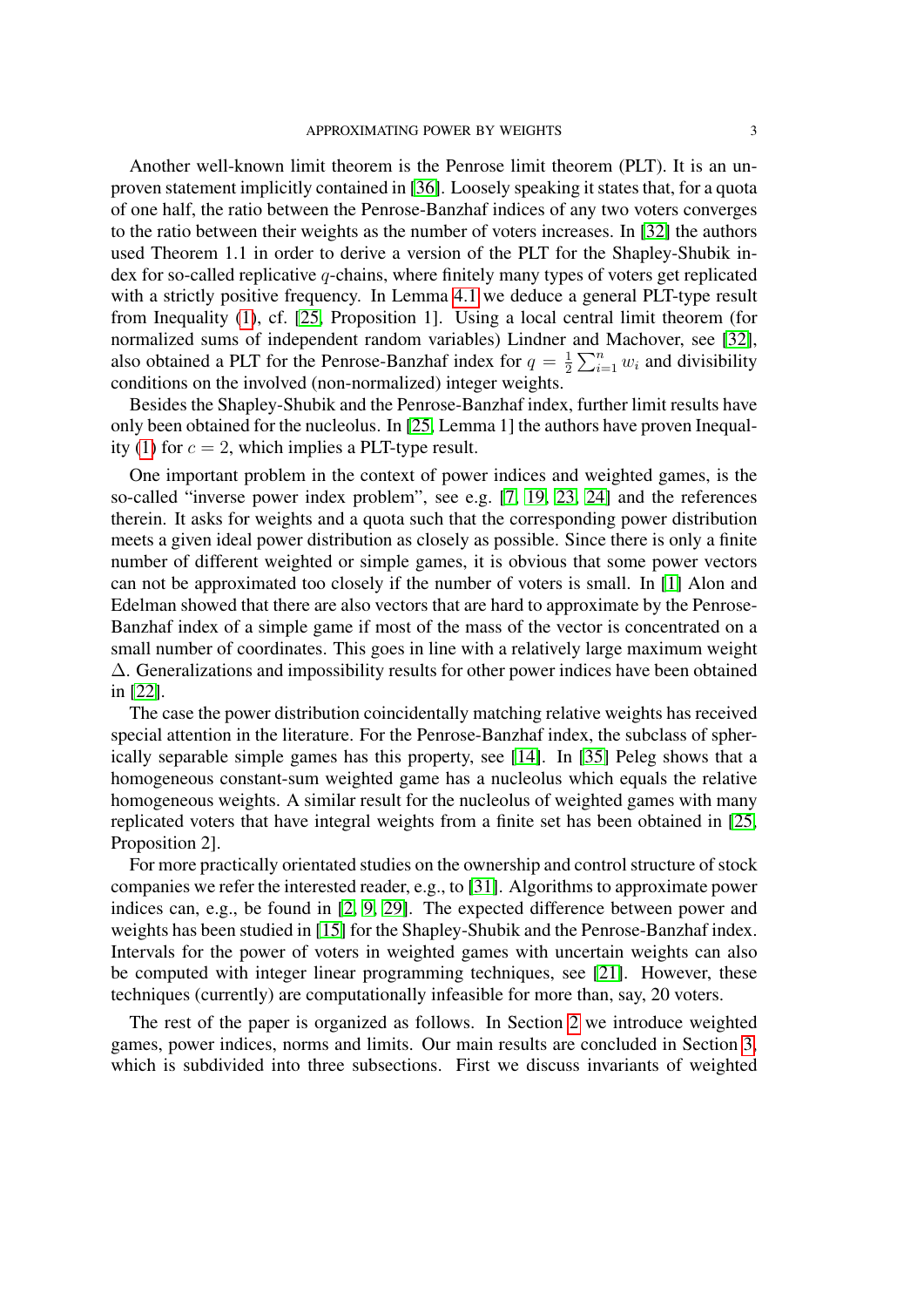games that are suitable for upper bounds on the deviation of power and relative weights. In Lemma [3.14](#page-11-0) we show that bounds of the form of Inequality [\(1\)](#page-1-0) are the best that we can hope for. One such upper bound, which is applicable for the nucleolus, is obtained in Lemma [3.8.](#page-9-0) In combination with Lemma [3.12](#page-10-0) all power indices based on weighted representations can be captured. We close this section by numerical investigations for other power indices. In Section [4](#page-12-1) we briefly show how quotient-like statements as PLTtype results can be obtained in general from those  $\|\cdot\|_1$  upper bounds. We close with a conclusion and future research directions in Section [5.](#page-13-0) The more technical proofs from results of Section [3](#page-6-0) are evacuated to Section [A](#page-15-0) in the appendix.

## 2. PRELIMINARIES

<span id="page-3-1"></span>This section collects some notation and basic facts. Simple games, weighted games and power indices as a tool for the measurement of voting power are treated in Subsection [2.1.](#page-3-0) Readers being familiar with the basics of cooperative game theory can safely skip this part. Subsection [2.2](#page-4-0) treats the mathematical basics of distance functions, norms, and limits. Since some papers on limit results for power indices are rather imprecise in their statements, it is useful to briefly summarize the precise formalization and notation.

<span id="page-3-0"></span>2.1. Weighted games, simple games and measurement of power. For a positive integer n let  $N = \{1, ..., n\}$  be the set of voters. A *simple game* is a mapping  $v: 2^N \rightarrow \{0, 1\}$  from the subsets of N to binary outcomes satisfying  $v(\emptyset) = 0$ ,  $v(N) = 1$ , and  $v(S) \le v(T)$  for all  $\emptyset \subseteq S \subseteq T \subseteq N$ . The interpretation in the context of binary voting systems is as follows. A subset  $S \subseteq N$  is considered as the set of voters that are in favor of a proposal, i.e., which vote "yes".  $v(S)$  encodes the group decision, i.e.,  $v(S) = 1$  if the proposal is accepted and  $v(S) = 0$  otherwise. So, these assumptions are quite natural for a voting system with binary options in the input and output domain. A simple game v is called *weighted* if there exist weights  $w \in \mathbb{R}_{\geq 0}^n$  and a quota  $q \in \mathbb{R}_{>0}$  such that  $v(S) = 1$  $v(S) = 1$  if and only if  $w(S) := \sum_{i \in S} w_i \ge q$ .<sup>1</sup> From the conditions of a simple game we conclude  $0 < q \leq w(N)$ . If  $w(N) = 1$  we speak of normalized or relative weights, where  $0 < q < 1$ . We denote the respective game by  $v = [q; w]$  and refer to the pair  $(q; w)$  as a weighted representation, i.e., we can have  $[q; w] = [q'; w']$  but  $(q; w) \neq (q'; w')$ . The example from the introduction can, e.g., be represented by  $(51\%; 35\%, 34\%, 17\%, 14\%), \ (\frac{1}{2})$  $\frac{1}{2}$ ;  $\frac{1}{3}$  $\frac{1}{3}, \frac{1}{3}$  $\frac{1}{3}, \frac{1}{3}$  $(\frac{1}{3}, 0)$ , or  $(6, 4, 3, 3, 1)$ , where the fourth voter mimics the private shareholders. Two voters  $i, j \in N$  are called *equivalent* if  $v(S \cup \{i\}) = v(S \cup \{j\})$  for all  $S \subseteq N \setminus \{i, j\}$ . If  $v(\{i\}) = 1$ , we call voter i a *passer* and a *null voter* if  $v(S \cup \{i\}) = v(S)$  for all  $S \subseteq N \setminus \{i\}.$ 

A *power index*  $\varphi$  is a family of mappings from the set of simple or weighted games on *n* voters into  $\mathbb{R}^n$ , where  $\varphi_i(v)$  denotes the *i*th component of  $\varphi(v) \in \mathbb{R}^n$ . We call  $\varphi$ *positive* if  $\varphi(v) \in \mathbb{R}_{\geq 0}^n \setminus \{0\}$  for all possible games v. We say that  $\varphi$  satisfies the *null voter property* if  $\varphi_i(\overline{v}) = 0$  for each null voter  $i \in N$ . We call  $\varphi$  *symmetric* if  $\varphi_i(v) =$ 

<span id="page-3-2"></span><sup>&</sup>lt;sup>1</sup>Some authors require  $w(S) > q$ , which may be written as  $w(S) \ge q'$  for q' slightly larger than q.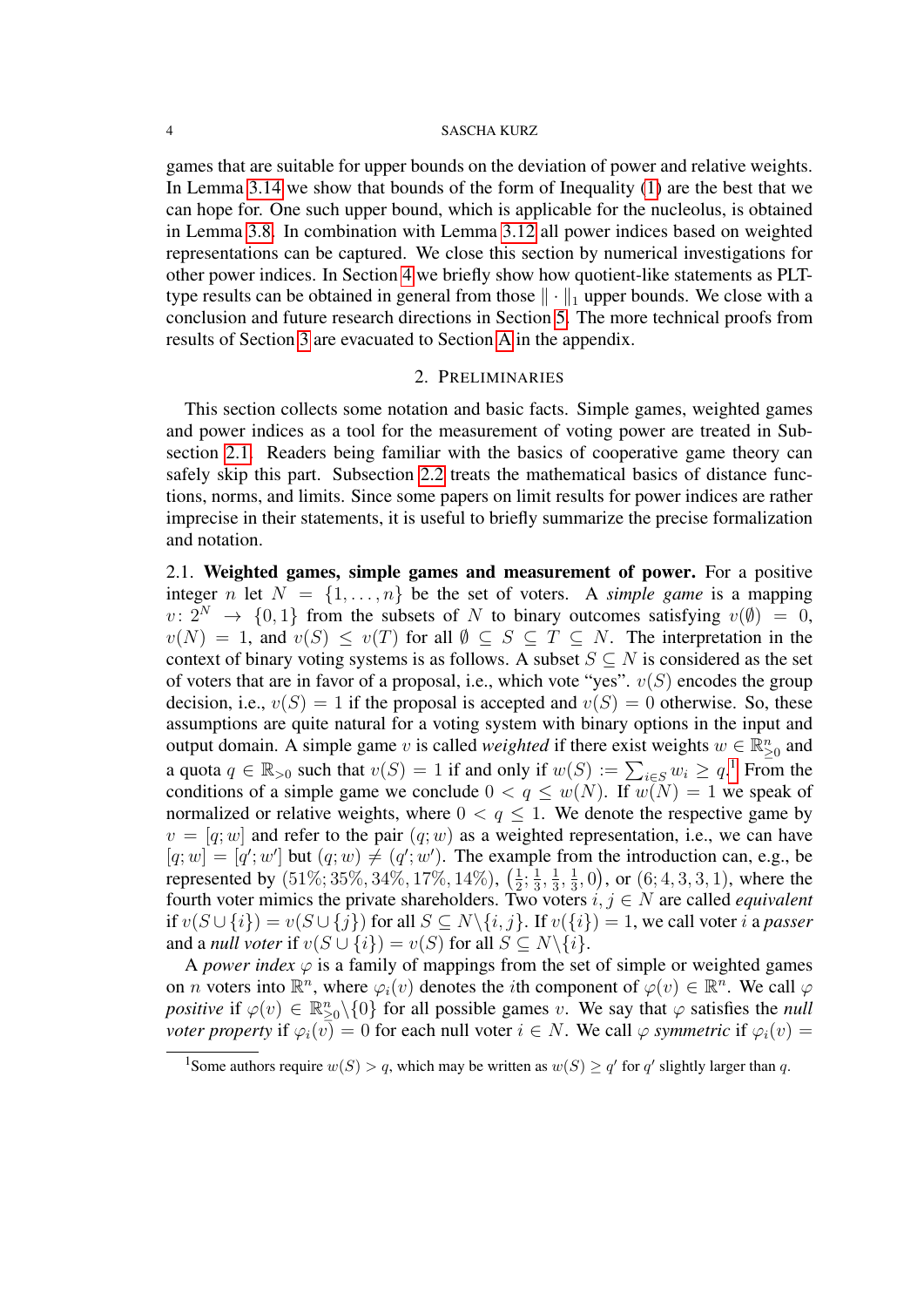$\varphi_i(v)$  for all equivalent voters i, j and *efficient* if  $\|\varphi(v)\|_1 = 1$  for all possible games v. However, if  $\varphi$  is not efficient but positive, then  $\varphi'_i(v) := \varphi_i(v) / \sum_{j=1}^n \varphi_j(v)$  is both. The absolute Penrose-Banzhaf index is defined by  $\frac{1}{2^{n-1}}\sum_{S \subseteq N\setminus\{i\}}(v(S \cup \{i\}) - v(S))$ for voter  $i \in N$ . With this, the (relative) Penrose-Banzhaf index is the corresponding efficient version as constructed before. The Shapley-Shubik index for voter  $i$  is given by  $\sum_{S\subseteq N\setminus\{i\}}$  $|S|!(n-|S|-1)!$  $\frac{-|S|-1)!}{n!} \cdot (v(S \cup \{i\}) - v(S)).$  In order to define the *nucleolus* of a simple game we need some preparations. In our context, an imputation  $x$  is an element of  $\mathbb{R}_{\geq 0}^n$  with  $||x||_1 \leq 1$ . For an imputation x and  $S \subseteq N$  we call  $e(S, x) = v(S)$  –  $x(S)$  the *excess*, where  $x(S) = \sum_{i \in S} x_i$ . With this, the *excess vector* is the weakly monotonically decreasing list of the excesses of the  $2^n$  subsets of N. E.g., for  $v =$  $[4; 3, 2, 1, 1]$  and  $x = \left(\frac{1}{3}\right)$  $\frac{1}{3}, \frac{1}{3}$  $\frac{1}{3}, \frac{1}{6}$  $\frac{1}{6}, \frac{1}{3}$  $\frac{1}{3}$ ) the excess vector is given by

$$
\left(\frac{1}{2},\frac{1}{2},\frac{1}{3},\frac{1}{3},\frac{1}{3},\frac{1}{6},\frac{1}{6},0,0,-\frac{1}{6},-\frac{1}{6},-\frac{1}{3},-\frac{1}{3},-\frac{1}{3},-\frac{1}{2},-\frac{1}{2}\right).
$$

The (unique) imputation  $x^*$  that yields the lexicographical minimal excess vector is called the *nucleolus* of v. See [\[37\]](#page-20-3) for the original definition which does not apply to simple games with more than one passer.  $||x^*||_1 = 1$  is automatically satisfied in the minimum. Note that some authors require  $||x||_1 = 1$  for any imputation. We remark that all three mentioned power indices are positive, symmetric, efficient and satisfy the null voter property.

In order to capture the *special structure* underlying the example from the introduction, we have to introduce a unanimity game  $u<sub>S</sub>$  as follows:  $u<sub>S</sub>(T) = 1$  if and only if  $S \subseteq T$ , where  $\emptyset \neq S \subseteq N$ . For each symmetric and efficient power index  $\varphi$  satisfying the null voter property we have  $\varphi_i(u_S) = 1/|S|$  for all  $i \in S$  and  $\varphi_i(u_S) = 0$  otherwise.

<span id="page-4-0"></span>2.2. Mathematical basics of limits, norms and distance functions. A *distance function* or *metric* is used to measure the *distance* between two elements x, y of some (arbitrary) set  $U$ :

**Definition 2.1.** A *metric* on a set U is a function (called the *distance function*) d: U  $\times$  $U \to \mathbb{R}$ , where for all  $x, y, z \in U$  the following conditions are satisfied:

- (1)  $d(x, y) \ge 0$  (non-negativity or separation axiom);
- (2)  $d(x, y) = 0 \Leftrightarrow x = y$  (identity of indiscernibles);
- (3)  $d(x, y) = d(y, x)$  (symmetry);
- (4)  $d(x, z) \leq d(x, y) + d(y, z)$  (subadditivity or triangle inequality).

Given a connected graph  $G = (V, E)$  a metric on the set V of its vertices is e.g. given by the length, i.e., the number of edges, of a shortest path connecting both vertices. We remark that property (or axiom) (1) can be concluded from the other ones. For a metric we assume no structure of the set  $U$ , which in turn allows a vast diversity of different metrics in general. Given a metric  $d$  on a set  $U$  we can compare any two elements of U according to their distance. For a *sequence*  $(x_n)_{n \in \mathbb{N}}$ , i.e., an infinite ordered list of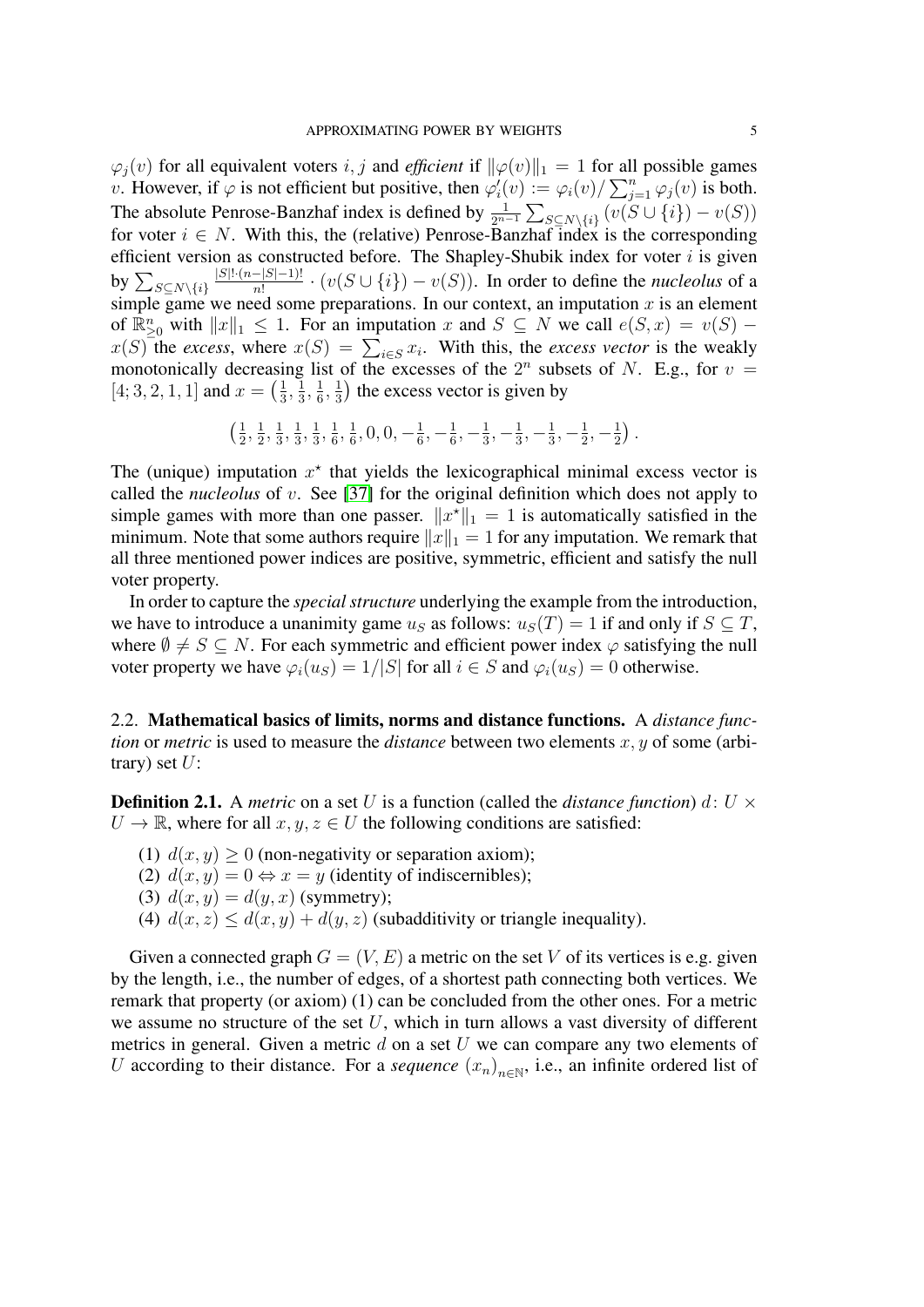elements  $x_n \in U$ ,<sup>[2](#page-5-0)</sup> in U, we can formalize the idea of the  $x_n$  *tending* to some ultimate  $x \in U$  as follows:

**Definition 2.2.** Given a metric space  $(U, d)$ , i.e., a set U and a metric d on U, we say that  $x \in U$  is the *limit* of a sequence  $(x_n)_{n \in \mathbb{N}}$  (in U) if for all  $\varepsilon \in \mathbb{R}_{>0}$  there exists an  $N(\varepsilon) \geq 0$  such that for all integers  $n \geq N(\varepsilon)$ , we have  $d(x_n, x) < \varepsilon$ . If a sequence admits a limit, we say that the sequence is *convergent*.

We remark that each convergent sequence uniquely determines a limit. However, whether a sequence converges can depend on the used metric. For our example of the *graph* metric the only convergent sequences are *(almost) constant sequences*, where for some arbitrary but finite integer  $N_0$ ,  $x_n = x$  for all  $n > N_0$ . The previous definition has the disadvantage that in order to decide whether the limit of a given sequence exists one needs to know or check all possible limits. Given a metric space  $(U, d)$  a sequence  $(x_n)_{n \in \mathbb{N}}$  (in U) is a *Cauchy sequence* if for all  $\varepsilon \in \mathbb{R}_{>0}$  there exists an  $N(\varepsilon) \geq 0$  such that for all integers  $n, m \ge N(\varepsilon)$ , we have  $d(x_n, x_m) < \varepsilon$ . A metric space  $(U, d)$  in which every Cauchy sequence converges to an element of U is called *complete*. In a complete metric space a sequence is convergent if and only if it is a Cauchy sequence.

A drawback of the above definition is that the convergence may depend on the precise definition of the used metric. We thus restrict attention to metrics induced by a norm of a finite dimensional vector space.

**Definition 2.3.** Given an R-vector space V, a *norm* on V is a function  $\|\cdot\|: V \to \mathbb{R}$ with the following properties $3$ 

- (1)  $\|\lambda u\| = |\lambda| \cdot \|u\|$  (absolute homogeneity or absolute scalability);
- (2)  $||u + v|| \le ||u|| + ||v||$  (subadditivity or triangle inequality);
- (3) if  $||u|| = 0$  then u is the zero vector (separates points)

for all  $u, v \in V$  and  $\lambda \in \mathbb{R}$ .

Each norm  $\|\cdot\|$  induces a distance function via  $d(x, y) := \|x - y\|$ . For  $V = \mathbb{R}^n$ examples of norms are given by  $||x||_1 = \sum_{i=1}^n |x_i|$  and  $||x||_{\infty} = \max_{1 \le i \le n} |x_i|$ . Given a vector space V two metrics  $\|\cdot\|$  and  $\|\cdot\|'$  are called *equivalent* if there exist  $l_1, l_2, u_1, u_2 \in$  $\mathbb{R}_{>0}$  such that  $l_1||v|| \le ||v||' \le u_1||v||$  and  $l_2||v||' \le ||v|| \le u_2||v||'$  for all  $v \in V$ . In a finite-dimensional vector space all norms are equivalent. As an example consider

$$
1 \cdot ||x||_{\infty} \le ||x||_1 \le n \cdot ||x||_{\infty}
$$
 and  $\frac{1}{n} \cdot ||x||_1 \le ||x||_{\infty} \le 1 \cdot ||x||_1$ 

for all  $n \in \mathbb{N}_{>0}$  and all  $x \in \mathbb{R}^n =: V$ . (Indeed the stated constants are tight as they are attained at  $x = (1, 0, \ldots, 0)$  and  $x = (1, \ldots, 1)$ . So, in  $\mathbb{R}^n$  a sequence is convergent with respect to a metric induced by norm  $\|\cdot\|$  if and only if it is convergent with respect

<span id="page-5-0"></span><sup>&</sup>lt;sup>2</sup>Readers interested in generalizations of sequences in general topological spaces may look at nets or Moore–Smith sequences.

<span id="page-5-1"></span><sup>&</sup>lt;sup>3</sup>We remark that there is a more general definition of a norm for  $\mathbb{F}\text{-vector spaces}$ , where  $\mathbb{F}$  is an arbitrary field and where the absolute value  $|\cdot|$  can be replaced by some arbitrary norm for  $\mathbb{F}$ .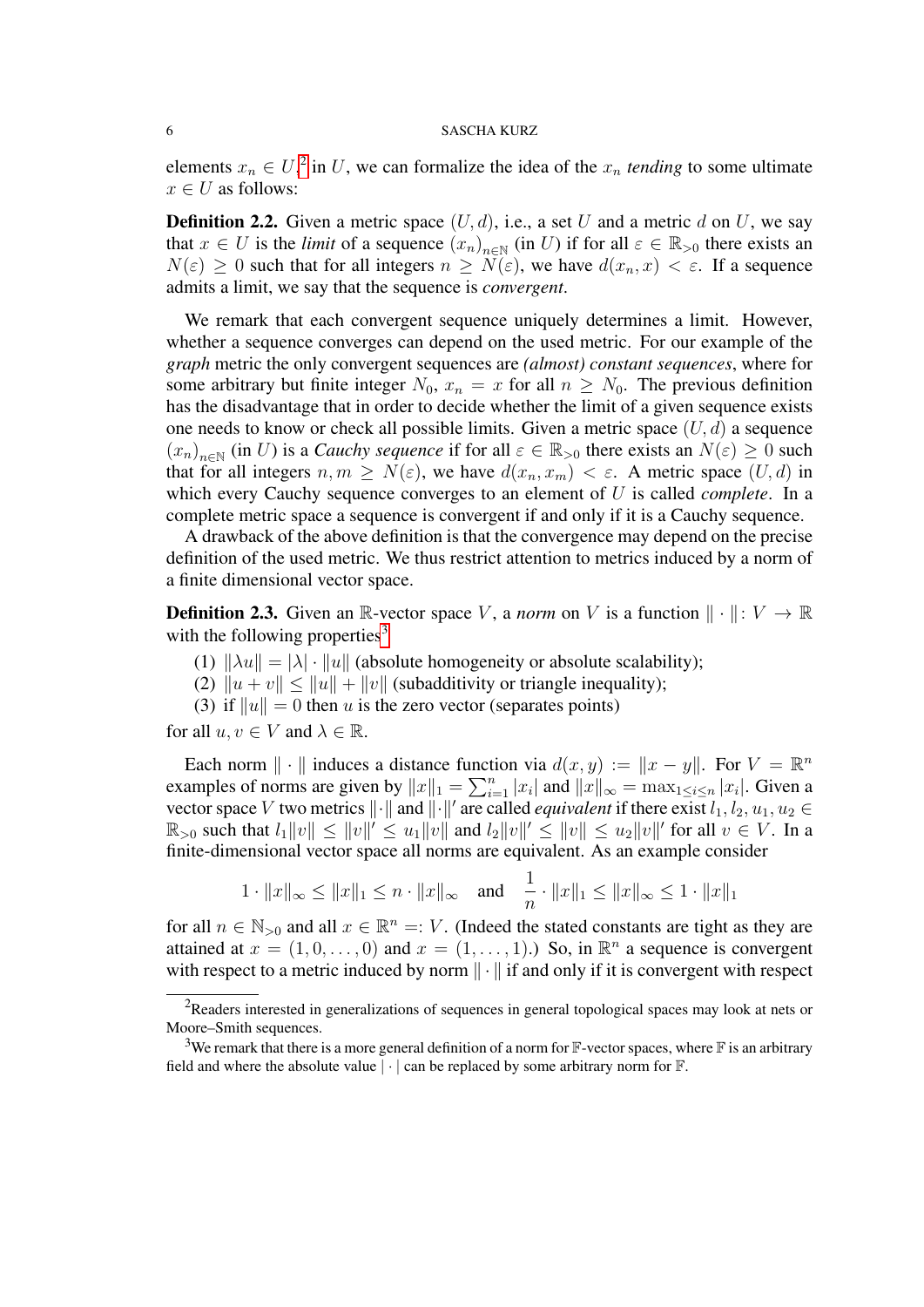to a metric induced by another norm  $\|\cdot\|'$ , i.e., there is no need to explicitly state the used norm. (As long as the application does not call for a specific metric that is not induced by a norm.)

The bound  $||x||_{\infty} \le ||x||_1$  can be slightly improved in our context.

<span id="page-6-3"></span>**Lemma 2.4.** For  $w, \overline{w} \in \mathbb{R}_{\geq 0}^n$  with  $\|w\|_1 = \|\overline{w}\|_1 = 1$ , we have  $\|w-\overline{w}\|_\infty \leq \frac{1}{2}$  $\frac{1}{2}||w-\overline{w}||_1.$ **PROOF.** With  $S := \{1 \le i \le n \mid w_i \le \overline{w}_i\}$  and  $A := \sum_{i \in S} (\overline{w}_i - w_i), B :=$  $\sum_{i \in N \setminus S} (w_i - \overline{w}_i)$ , where  $N = \{1, \ldots, n\}$ , we have  $A - B = 0$  since  $||w||_1 = ||\overline{w}||_1$ and  $w, \overline{w} \in \mathbb{R}_{\geq 0}^n$ . Thus,  $||w - \overline{w}||_1 = 2A$  and  $||w - \overline{w}||_{\infty} \leq \max\{A, B\} = A$ .

## 3. INEQUALITIES BETWEEN WEIGHTS AND POWER INDICES

<span id="page-6-0"></span>We are interested in upper bounds for the distance between the relative weights  $w$ of a weighted game  $[q;w]$  (with n voters) and the corresponding power distribution  $\varphi([q;w])$ . As argued in the previous subsection, we should limit our considerations on distance functions induced by a norm  $\|\cdot\|$ . While any two norms are equivalent for a fixed dimension n, the corresponding constants can of course depend on n. So, we have to explicitly state which norms we want to use. Here, we restrict ourselves onto the norms  $\lVert \cdot \rVert_1$  and  $\lVert \cdot \rVert_{\infty}$ , which represent two kinds of *extreme* positions (in a certain sense) and have nice mathematical and algorithmic properties. Knowing w, [q; w],  $\varphi(\cdot)$  and  $\|\cdot\|$ of course uniquely determines  $\|w - \varphi([q; w])\|$ . We thus aim at deriving upper bounds only invoking few invariants of a given representation  $(q; w)$  and the corresponding weighted game  $[q;w]$ . In Subsection [3.1](#page-6-1) we briefly describe the invariants considered in this paper and discuss possible alternatives. The aim of Subsection [3.2](#page-7-0) is to derive lower bounds for the distance between relative weights and power in the worst case. Upper bounds are treated in Subsection [3.3.](#page-9-1)

<span id="page-6-1"></span>3.1. Invariants of weighted games and their representations. We consider a weighted game with normalized representation  $(q; w)$ , i.e.,  $w \in \mathbb{R}_{\geq 0}^n$  with  $||w||_1 = 1$ . Useful and easy invariants are the number of voters n, the quota  $q \in (0, 1]$ , and the maximum weight  $\max_i w_i = ||w||_{\infty}$ .<sup>[4](#page-6-2)</sup> However, also more sophisticated invariants of weight vectors have been studied in applications. The so-called *Laakso-Taagepera index* a.k.a. *Herfindahl-Hirschman index*, c.f. [\[27\]](#page-20-16), is used in Industrial Organization to measure the concentration of firms in a market, see, e.g., [\[6\]](#page-19-8).

**Definition 3.1.** For  $w \in \mathbb{R}_{\geq 0}^n$  with  $w \neq 0$  the *Laakso-Taagepera* index is given by

$$
L(w) = \left(\sum_{i=1}^{n} w_i\right)^2 / \sum_{i=1}^{n} w_i^2.
$$

<span id="page-6-2"></span><sup>&</sup>lt;sup>4</sup> For an arbitrary representation  $(q; w)$  we consider the normalized quota  $q/\sum_{i=1}^{n} w_i$  and the normalized relative weight  $\max\{w_i / \sum_{j=1}^n w_j \mid 1 \le i \le n\}.$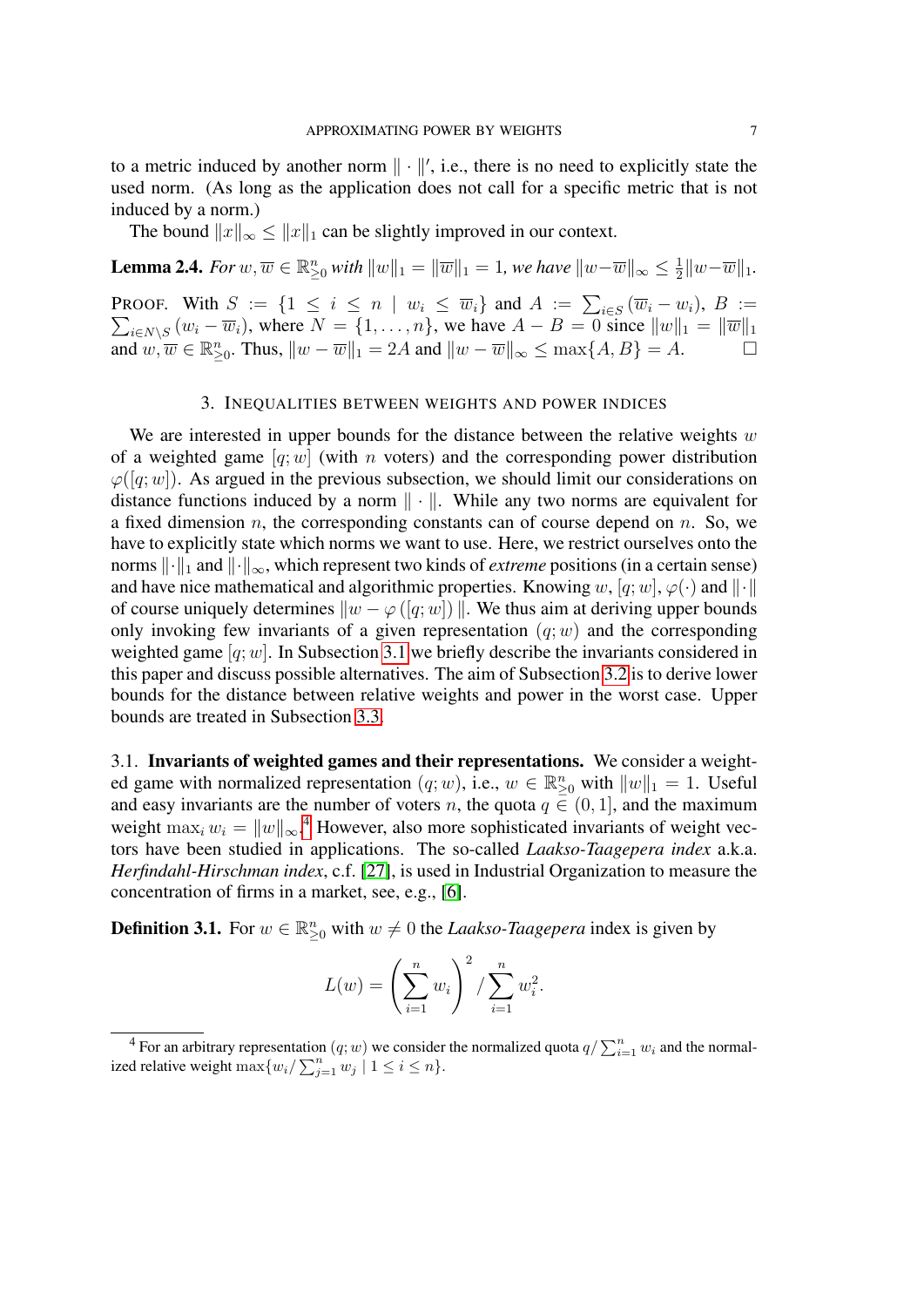In general we have  $1 \leq L(w) \leq n$ . If the weight vector w is normalized, then the formula simplifies to  $L(w) = 1/\sum_{i=1}^{n} w_i^2$ . Under the name "effective number of parties" the index is widely used in political science to measure party fragmentation, see, e.g., [\[26\]](#page-20-17). We observe the following relations between the maximum relative weight  $\Delta = \Delta(w)$  and the Laakso-Taagepera index  $L(w)$ :

<span id="page-7-2"></span>**Lemma 3.2.** *For*  $w \in \mathbb{R}_{\geq 0}^n$  *with*  $||w||_1 = 1$ *, we have* 

$$
\frac{1}{\Delta} \le \frac{1}{\Delta \left(1 - \alpha(1 - \alpha)\Delta\right)} \le L(w) \le \frac{1}{\Delta^2 + \frac{(1 - \Delta)^2}{n - 1}} \le \frac{1}{\Delta^2}
$$

*for*  $n \geq 2$ *, where*  $\alpha := \frac{1}{\Delta} - \left\lfloor \frac{1}{\Delta} \right\rfloor$  $\left[\frac{1}{\Delta}\right] \in [0,1)$ *. If*  $n = 1$ *, then*  $\Delta = L(w) = 1$ *.* 

PROOF. Optimize  $\sum_{n=1}^{\infty}$  $i=1$  $w_i^2$  with respect to the constraints  $w \in \mathbb{R}^n$ ,  $||w||_1 = 1$ , and  $\Delta(w) =$  $\Delta$ , see Section [A](#page-15-0) for the technical details.

So, any lower or upper bound involving  $L(w)$  can be replaced by a bound involving  $\Delta$  instead. Since  $\Delta$  has nicer analytical properties and requires less information on w, we stick to  $\Delta$  in the following. We remark that there are similar inequalities for other indices measuring market concentration.

In the context of the study of limit theorems for power distributions of weighted games the Laakso-Taagepera index was suggested in [\[30\]](#page-20-18). However, the limit behavior of  $L(w)$  is in one-to-one correspondence to the limit behavior of  $1/\Delta(w)$ :

<span id="page-7-3"></span>**Corollary 3.3.** Let  $(w^m)_{m \in \mathbb{N}}$  be a sequence of vectors with non-negative entries and  $\|w^m\|_1 = 1$ . (To be more precise,  $w^m \in \mathbb{R}_{\geq 0}^{n_m}$  for some  $n_m \in \mathbb{N}_{>0}$ .) Then, we have

$$
\lim_{m \to \infty} \Delta(w^m) = 0 \iff \lim_{m \to \infty} L(w^m) = \infty.
$$

We leave the study of other possible invariants of weighted games and their representations for future research.

<span id="page-7-0"></span>3.2. Lower bounds for the worst case approximation. In order to study the question which set of invariants permits a meaningful upper bound on the distance between relative weights and power, we consider constructions meeting the prescribed invariants to obtain lower bounds on the worst case approximation.

Since a large number of power indices is introduced in the literature and this stream does not seem to dry out, it would be very desirable to have approximation statements which hold for large classes of power indices. With almost no assumption on the power index we observe:

<span id="page-7-1"></span>**Lemma 3.4.** *Let*  $n \in \mathbb{N}_{>0}$ ,  $q, \overline{q} \in (0, 1]$ ,  $w, \overline{w} \in \mathbb{R}_{\geq 0}^n$  *with*  $||w||_1 = ||\overline{w}||_1 = 1$ ,  $|| \cdot ||$  *be* an arbitrary norm on  $\mathbb{R}^n$  and  $\varphi$  be a power index, then we have

$$
\max\left\{\|w-\varphi\left(\left[q; w\right]\right)\|, \|\overline{w}-\varphi\left(\left[\overline{q}; \overline{w}\right]\right)\|\right\} \ge \frac{\|w-\overline{w}\|}{2}.
$$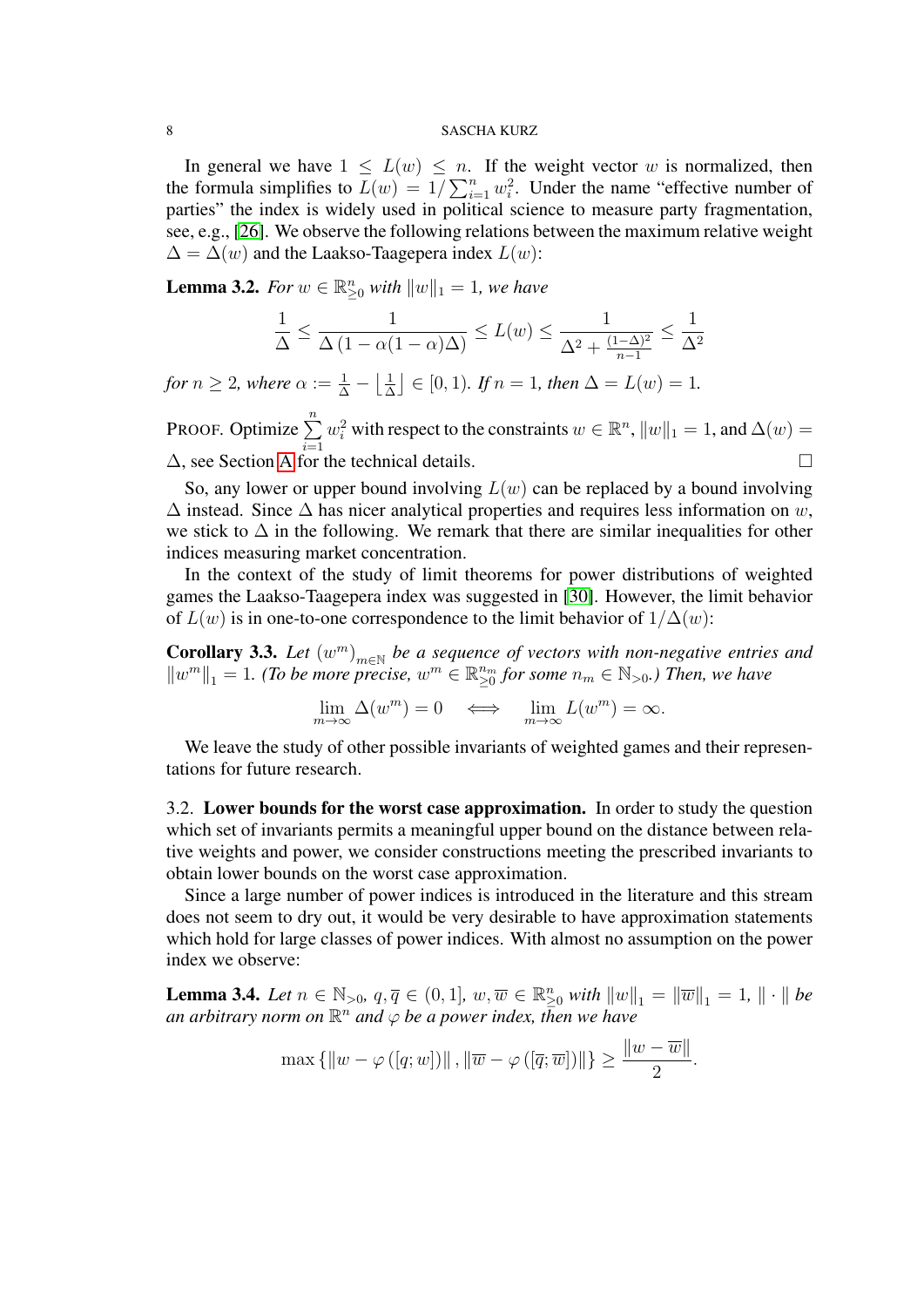**PROOF.** Using the triangle inequality yields  $\|w - \varphi([q;w])\| + \|\overline{w} - \varphi([\overline{q};\overline{w}])\| \ge$  $\|w - \overline{w}\|$  from which we can conclude the stated inequality.

So, instead of lower bounds for the distance between relative weights and power, we will consider lower bounds for the maximum distance between two relative weight vectors of the same weighted game being compatible with the considered invariants. The general lower bound of Lemma [3.4](#page-7-1) will now be used to show that controlling the quota and the number of voters cannot yield reasonable limit results:

**Lemma 3.5.** *For each*  $q \in (0,1]$  *there exists a weighted game*  $v = [q; w] = [q; \overline{w}]$  *with*  $n\geq 2$ , where  $w,\overline{w}\in \mathbb{R}_{\geq 0}^n$ ,  $\|w\|_1=\|\overline{w}\|_1=1$ ,  $\|w-\overline{w}\|_\infty\geq \frac{1}{3}$  $\frac{1}{3}$ *, and*  $||w - \overline{w}||_1 \geq \frac{2}{3}$  $\frac{2}{3}$ .

PROOF. We give general constructions for different ranges of  $q$ :

- $\frac{2}{3} < q \leq 1$ :  $w = \left(\frac{2}{3}\right)$  $\frac{2}{3}, \frac{1}{3}$  $(\frac{1}{3},0,\ldots,0),\overline{w}=\left(\frac{1}{3}\right)$  $\frac{1}{3}, \frac{2}{3}$  $\frac{2}{3}, 0, \ldots, 0);$
- $\bullet \ \frac{1}{3} < q \leq \frac{2}{3}$  $rac{2}{3}$ :  $w = \left(\frac{2}{3}\right)$  $\frac{2}{3}, \frac{1}{3}$  $(\frac{1}{3},0,\ldots,0),\overline{w}=(1,0,\ldots,0);$
- 0 <  $q \leq \frac{1}{3}$  $\frac{1}{3}$ :  $w = \left(\frac{2}{3}\right)$  $\frac{2}{3}, \frac{1}{3}$  $(\frac{1}{3},0,\ldots,0),\overline{w}=\left(\frac{1}{3}\right)$  $\frac{1}{3}, \frac{2}{3}$  $\frac{2}{3}, 0, \ldots, 0$ .

 $\Box$ 

So, if we just know that the number of voters tends to infinity and the quotas are fixed to some arbitrary number in  $(0, 1]$  or some arbitrary subinterval of  $(0, 1]$ , then no limit result is possible. For a single weighted game we can state a constant number as a lower bound for the distance between relative weights and power independent of the invariants q and n, both in the distances induced by the  $\|\cdot\|_1$ - and the  $\|\cdot\|_{\infty}$ -norm, respectively.

Similarly, it is not sufficient to require that the maximum relative weight  $\Delta$  tends to zero, i.e.,  $L(w) \rightarrow \infty$ , which would imply that the number of voters grows without bounds. In terms of a single weighted game, we construct a weighted representation consisting of any number of voters that is sufficiently large and exactly meets the chosen value of ∆. Then we construct another weighted representation of the same weighted game whose distance to the first weight vector is lower bounded by a constant in the distance induced by the  $\|\cdot\|_1$ -norm.

<span id="page-8-0"></span>**Lemma 3.6.** *For each*  $\Delta \in (0,1)$  *there exists a weighted game*  $v = [q; w] = [q; \overline{w}]$ *with*  $n \geq \frac{4}{3\Delta} + 6$  *voters, where*  $q \in (0,1)$ *, w,*  $\overline{w} \in \mathbb{R}_{\geq 0}^n$ ,  $\Delta(w) = \Delta(\overline{w}) = \Delta$ *,*  $||w||_1 =$  $\|\overline{w}\|_1 = 1, \|\overline{w} - \overline{w}\|_1 \geq \frac{2}{3}$  $\frac{2}{3}$ *, and*  $||w - \overline{w}||_{\infty} \ge \Delta/2$ *.* 

PROOF. If  $\Delta \geq \frac{2}{3}$  $\frac{2}{3}$ , we can choose  $q = 1 - \Delta$ ,  $w = (\Delta, 1 - \Delta, 0, \ldots, 0)$ ,  $\overline{w} = (1 - \Delta, 0, \ldots, 0)$  $\Delta, \Delta, 0, \ldots, 0$ , so that  $||w - \overline{w}||_1 = 2 \cdot (2\Delta - 1) \ge \frac{2}{3}$  $\frac{2}{3}$  and  $||w - \overline{w}||_{\infty} = 2\Delta - 1 \ge \Delta/2$ . If  $0 < \Delta < \frac{2}{3}$ , we set  $q = \Delta/2$ ,  $w_{2i-1} = \overline{w}_{2i} = \Delta$ ,  $w_{2i} = \overline{w}_{2i-1} = \Delta/2$  for  $1 \le i \le a$ , 3  $w_{2a+1} = w_{2a+2} = w_{2a+3} = \overline{w}_{2a+4} = \overline{w}_{2a+5} = \overline{w}_{2a+6} = \frac{1}{3} - \frac{a\Delta}{2} \ge 0$ ,  $w_{2a+4} = w_{2a+5} = \overline{w}_{2a+6}$  $w_{2a+6} = \overline{w}_{2a+1} = \overline{w}_{2a+2} = \overline{w}_{2a+3} = 0$ , and  $w_i = \overline{w}_i$  for all  $2a + 7 \le i \le n$ , where  $a := \left\lfloor \frac{2}{3\Delta} \right\rfloor \geq 1$ . With this, we have  $\|w - \overline{w}\|_1 = a\Delta + 1 - \frac{3a\Delta}{2} = 1 - \frac{a\Delta}{2} \geq \frac{2}{3}$  $rac{2}{3}$  and  $\|w - \overline{w}\|_{\infty}^2 = \Delta/2.$ 

We remark that the excluded case  $\Delta = 1$  can be treated separately: For  $\Delta = 1 = q$ we have  $[1; 1, 0, \ldots, 0] = [1; 0, 1, 0, \ldots, 0]$ , where the two weight vectors have a  $\|\cdot\|_1$ distance of 2. For each  $w, \overline{w} \in \mathbb{R}^n$  with  $\Delta(w) = \Delta(\overline{w})$ , we obviously have  $||w-\overline{w}||_{\infty} \le$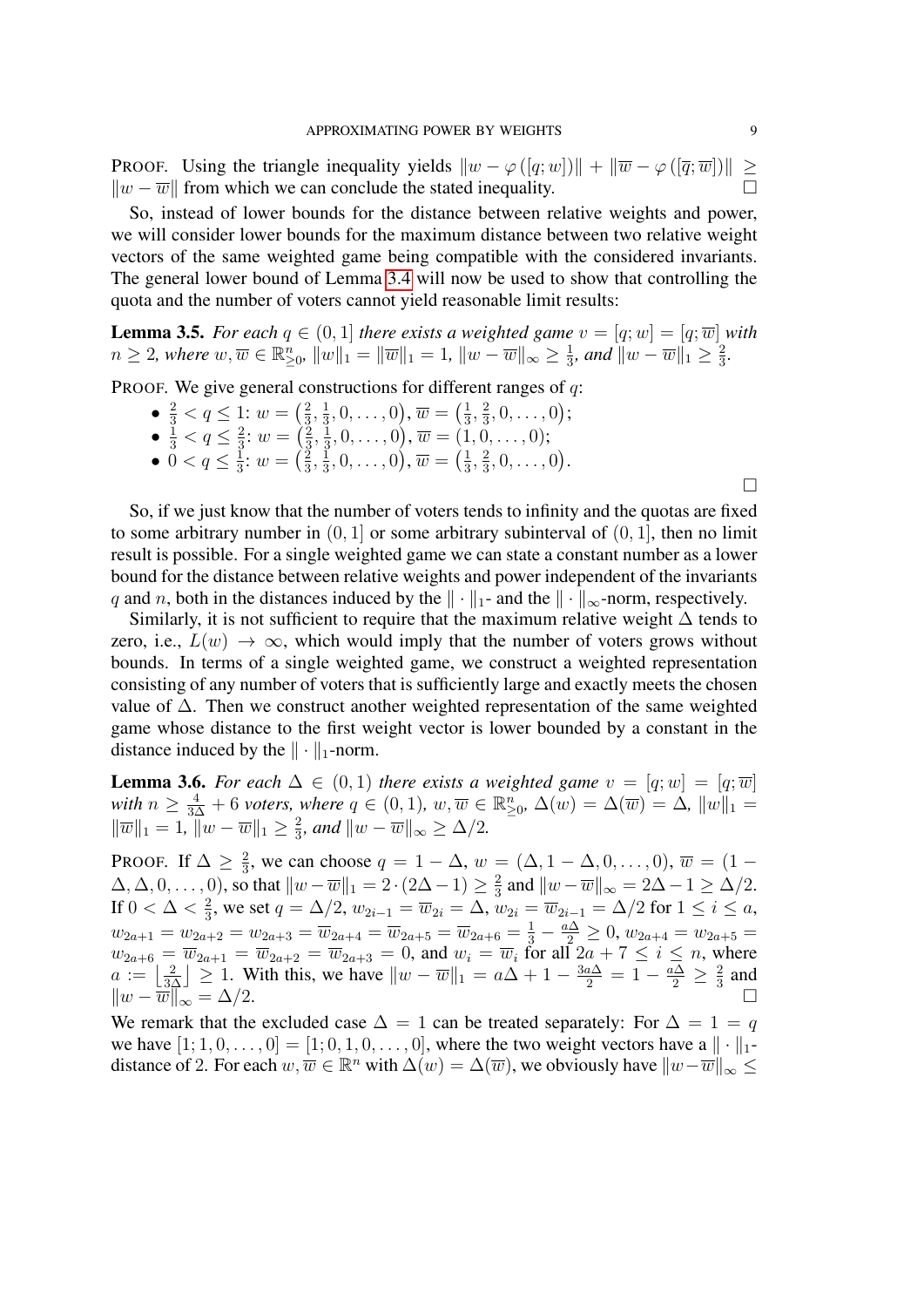$\Delta(w)$ . So, a constant lower bound for the  $\lvert \cdot \rvert_{\infty}$ -norm can only exist if we slightly weaken the assumptions.

**Lemma 3.7.** *For*  $\Delta \in (0,1]$  *there exists a weighted game*  $v = [q; w] = [\overline{q}; \overline{w}]$  *with*  $n \geq$  $\frac{1}{\Delta} + 1 \geq 2, q, \overline{q} \in (0, 1), w, \overline{w} \in \mathbb{R}_{\geq 0}^n, \Delta(w) = \Delta, ||w||_1 = ||\overline{w}||_1 = 1, ||w - \overline{w}||_{\infty} \geq \frac{1}{3}$  $\frac{1}{3}$ . PROOF. If  $1 > \Delta \geq \frac{2}{3}$  we can apply Lemma [3.6,](#page-8-0) so that we assume  $\Delta < \frac{2}{3}$  $rac{2}{3}$  in the following. For  $a := \lfloor 1/\Delta \rfloor \geq 2$  we set  $w_i = \Delta$  for  $1 \leq i \leq a, \Delta > w_{a+1} = 1-a\Delta \geq 0$ , and  $w_i = 0$  for  $a + 2 \le i \le n$ . If  $w_{a+1} > 0$ , we set  $q = w_{a+1}$ ,  $\overline{w}_1 = 1 - \varepsilon$ ,  $\overline{w}_i = \varepsilon/a$  for  $2 \le i \le a+1$ ,  $\overline{w}_i = 0$  for  $a+2 \le i \le n$ , and  $\overline{q} = \varepsilon$ , where  $\varepsilon = \min\{2/3 - \Delta, \Delta/2\}.$ If  $w_{a+1} = 0$ , we set  $q = \Delta$ ,  $\overline{w}_1 = 1 - \varepsilon$ ,  $\overline{w}_i = \varepsilon/(a-1)$  for  $2 \le i \le a$ , and  $\overline{w}_i = 0$ for  $a + 1 \le i \le n$ , and  $\overline{q} = \varepsilon$ , where  $\varepsilon = \min\{2/3 - \Delta, \Delta/2\}$ . With this, we have  $||w - \overline{w}||_{\infty} = 1 - \Delta - \varepsilon \geq \frac{1}{3}$  $\frac{1}{3}$  in both cases.

So, we have shown that controlling either the relative quota or the maximum relative weight is not sufficient to obtain reasonable upper bounds for the distance between relative weights and power if the number of voters gets large. However, it is sufficient to control the quota q and the maximum relative weight  $\Delta$  for some power indices. (If  $\Delta$  tends to zero, then the number of voters automatically tends to  $\infty$  since  $\Delta \geq \frac{1}{n}$  $\frac{1}{n}$ . Due to Lemma [3.2](#page-7-2) it would also be sufficient to control the quota and the Laakso-Taagepera index.)

<span id="page-9-1"></span>3.3. Upper bounds for the distance between weights and power. We start with a rather general upper bound for all positive and efficient power indices  $\varphi$  satisfying  $\sum_{i \in S} \varphi_i([q; w)] \geq q$  for every winning coalition S. This directly implies an upper bound for the nucleolus.

<span id="page-9-0"></span>**Lemma 3.8.** Let  $w \in \mathbb{R}_{\geq 0}^n$  with  $||w||_1 = 1$  for an integer  $n \in \mathbb{N}_{>0}$  and  $0 < q < 1$ . For  $\textit{each } x \in \mathbb{R}_{\geq 0}^n \textit{ with } ||x||_1 = 1 \textit{ and } x(S) = \sum_{s \in S} x_s \geq q \textit{ for every winning coalition } S$  $of [q; w]$ *, we have*  $||w - x||_1 \leq \frac{2\Delta}{\min\{q + \Delta, 1 - q\}} \leq \frac{2\Delta}{\min\{q, 1\}}$  $\frac{2\Delta}{\min\{q,1-q\}}$ *, where*  $\Delta = \Delta(w)$ *.* 

PROOF. Consider a winning coalition T such that  $x(T)$  is minimal and invoke  $x(T) \geq q$ , see Section [A](#page-15-0) for the technical details.

<span id="page-9-3"></span>**Corollary 3.9.** Let  $w \in \mathbb{R}_{\geq 0}^n$  with  $||w||_1 = 1$  for an integer  $n \in \mathbb{N}_{>0}$  and  $0 < q < 1$ . For each element x of the nucleus<sup>[5](#page-9-2)</sup>, which contains the nucleolus, of  $[q;w]$ , we have  $||w-x||_1 \leq \frac{2\Delta}{\min\{q+\Delta,1-q\}} \leq \frac{2\Delta}{\min\{q,1\}}$  $\frac{2\Delta}{\min\{q,1-q\}}$ *, where*  $\Delta = \Delta(w)$ *.* 

PROOF. We have  $1 - x(S) \le E_1(x)$  for every winning coalition S of [q; w], where  $E_1(x)$  is the maximum excess. Since  $1-w(S) \leq 1-q$  for every winning coalition S of  $[q;w]$ , we have  $1 - x(S) \leq 1 - q$  as the maximum excess is minimized for all elements of the nucleus.  $\Box$ 

<span id="page-9-2"></span><sup>&</sup>lt;sup>5</sup>The nucleus of a weighted game  $[q; w]$  is the set of all  $x \in \mathbb{R}_{\geq 0}^n$  with  $||x||_1 = 1$  that minimize the maximum excess  $E_1(x) = \max_{S \subseteq N} v(S) - x(S)$ . If [q; w] contains passers, then those x may not be individually rational, i.e.,  $x_i \geq v(\{i\})$  is violated. This case is excluded by some authors.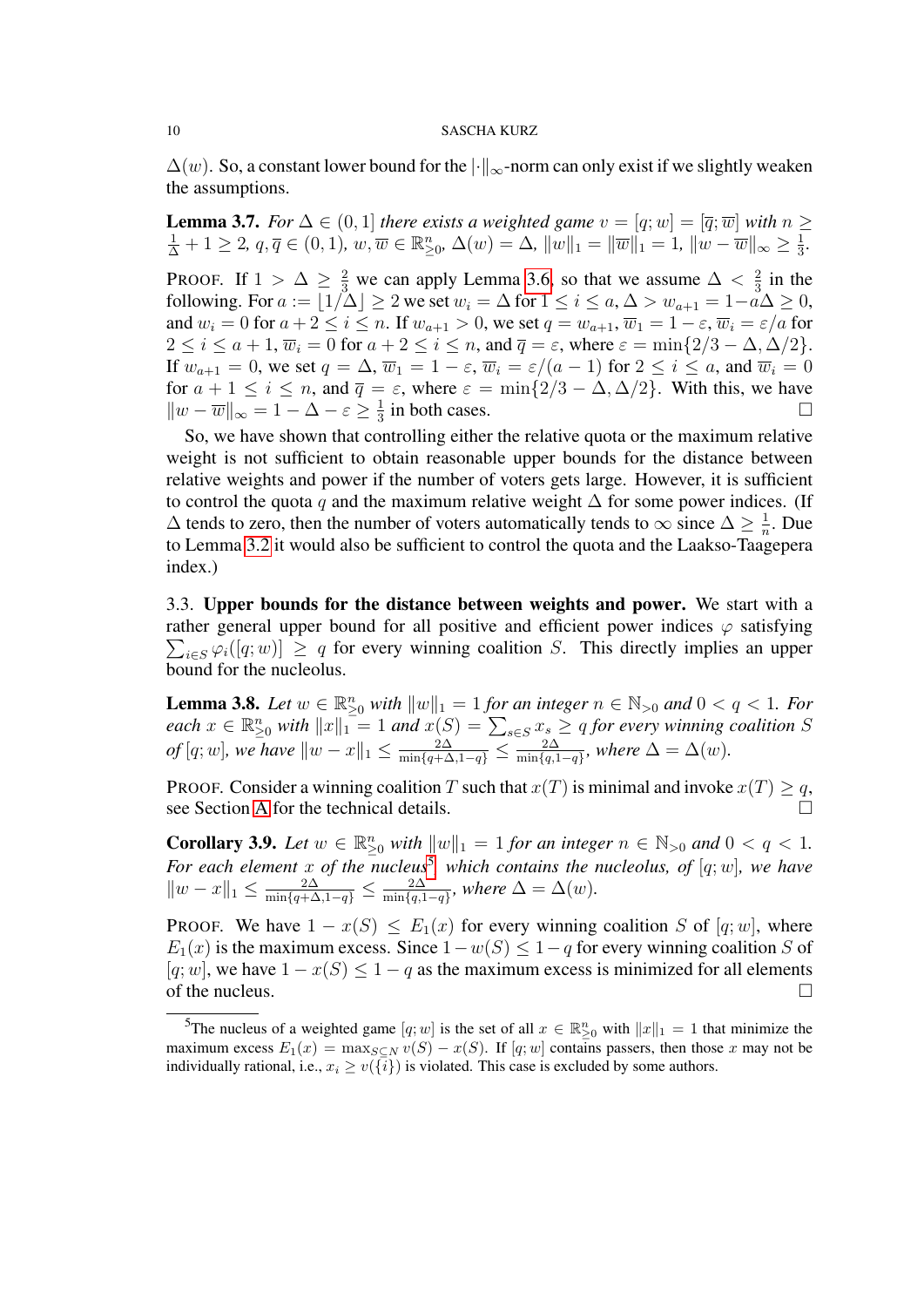Lemma [3.8](#page-9-0) and Corollary [3.9](#page-9-3) slightly tighten and generalize [\[25,](#page-20-7) Lemma 1]. From Lemma [2.4](#page-6-3) we can directly conclude similar bounds for the  $\|\cdot\|_{\infty}$ -distance.

Some power indices  $\varphi$  have the property that  $\varphi([q;w])$  is a feasible weight vector for a suitable quota q', i.e.,  $[q; w] = [q'; \varphi([q; w])]$ . Examples are the *minimum sum representation index*, see [\[10\]](#page-19-9), or power indices based on averaged representations from [\[16,](#page-19-10) [17\]](#page-20-19). For the Penrose-Banzhaf index, the subclass of spherically separable simple games has this property, see [\[14\]](#page-19-4). Thus, it is appealing to study upper bounds for the  $\|\cdot\|_1$ -distance between two relative weight vectors of the same weighted game. From Lemma [3.8](#page-9-0) we can directly conclude the following two implications:

**Corollary 3.10.** Let  $w, \overline{w} \in \mathbb{R}_{\geq 0}^n$  with  $||w||_1 = ||\overline{w}||_1 = 1$  for an integer  $n \in \mathbb{N}_{>0}$  and  $0 < q \leq \overline{q} < 1$ . If  $[q; w] = [\overline{q}; \overline{w}]$  and  $\Delta = \Delta(w)$ , then we have  $||w - \overline{w}||_1 \leq \frac{2\Delta(w)}{\min\{q\}}$  $\frac{2\Delta}{\min\{q,1-q\}}$ .

**Corollary 3.11.** Let  $w, \overline{w} \in \mathbb{R}_{\geq 0}^n$  with  $||w||_1 = ||\overline{w}||_1 = 1$  for an integer  $n \in \mathbb{N}_{>0}$  and  $0 < q, \overline{q} < 1$ . If  $[q; w] = [\overline{q}; \overline{w}]$ , then we have

$$
||w-\overline{w}||_1 \le \max\left\{\frac{2\Delta(w)}{\min\{q, 1-q\}}, \frac{2\Delta(\overline{w})}{\min\{\overline{q}, 1-\overline{q}\}}\right\} \le \frac{2\Delta(w)}{\min\{q, 1-q\}} + \frac{2\Delta(\overline{w})}{\min\{\overline{q}, 1-\overline{q}\}}.
$$

Unfortunately, those corollaries do not allow us to derive a bound on  $\|w - \overline{w}\|_1$ which only depends on q and  $\Delta(w)$ . However, we can obtain the following analog of Lemma [3.8](#page-9-0) for losing instead of winning coalitions.

<span id="page-10-0"></span>**Lemma 3.12.** Let  $w \in \mathbb{R}_{\geq 0}^n$  with  $||w||_1 = 1$ ,  $\Delta = \Delta(w)$ , and  $0 < q < 1$ . For each  $x \in \mathbb{R}_{\geq 0}^n$  with  $||x||_1 = 1$  *and*  $x(S) = \sum_{s \in S} x_s \leq q$  for every losing coalition S of [q; w], we have  $||w - x||_1 \leq \frac{4\Delta}{\min\{a\}}$  $\frac{4\Delta}{\min\{q,1-q\}}$ *. Moreover, if*  $q > \Delta(w)$ *, then*  $\|w - x\|_1 \le$  $\frac{2\Delta}{\min\{q-\Delta,1-q+\Delta\}} \leq \frac{2\Delta}{\min\{q-\Delta\}}$  $\frac{2\Delta}{\min\{q-\Delta,1-q\}}$ .

PROOF. Consider a losing coalition T such that  $x(T)$  is maximal and invoke  $x(T) \leq q$ . Section [A](#page-15-0) provides technical details.

Intuitively, the inconspicuous condition  $\Delta(w) < q$  is equivalent to the property that  $[q;w]$  does not contain passers.

<span id="page-10-1"></span>**Corollary 3.13.** Let  $w, \overline{w} \in \mathbb{R}_{\geq 0}^n$  with  $||w||_1 = ||\overline{w}||_1 = 1$ ,  $\Delta = \Delta(w)$ *, and*  $0 < q, \overline{q} < 1$ *.*  $If [q; w] = [\overline{q}; \overline{w}]$ , then we have  $\|w - \overline{w}\|_1 \leq \frac{4\Delta}{\min\{q\}}$ min{q,1−q} *. Moreover, if additionally* [q;w] *does not contain any passer, then we have*  $||w - \overline{w}||_1 \le$ 

$$
\min\left\{\frac{2\Delta}{\min\{q-\Delta, 1-q\}}, \frac{2\Delta(\overline{w})}{\min\{\overline{q}-\Delta(\overline{w}), 1-\overline{q}\}}\right\} \le \frac{2\Delta}{\min\{q-\Delta, 1-q\}}.
$$

PROOF. If  $\overline{q} \ge q$ , then  $\overline{w}(S) \ge \overline{q} \ge q$  for every winning coalition S of  $[q;w]$ . Here, we can apply Lemma [3.8.](#page-9-0) Otherwise we have  $\overline{w}(T) < \overline{q} < q$  for every losing coalition T of  $[q;w]$  and Lemma [3.12](#page-10-0) applies.

We remark that Lemma [3.8](#page-9-0) and Lemma [3.12](#page-10-0) are also valid for roughly weighted games, where coalitions with a weight sum being equal to q may also be losing. So, one might ask the same question for  $\alpha$ -roughly weighted games, see [\[11,](#page-19-11) [13\]](#page-19-12), where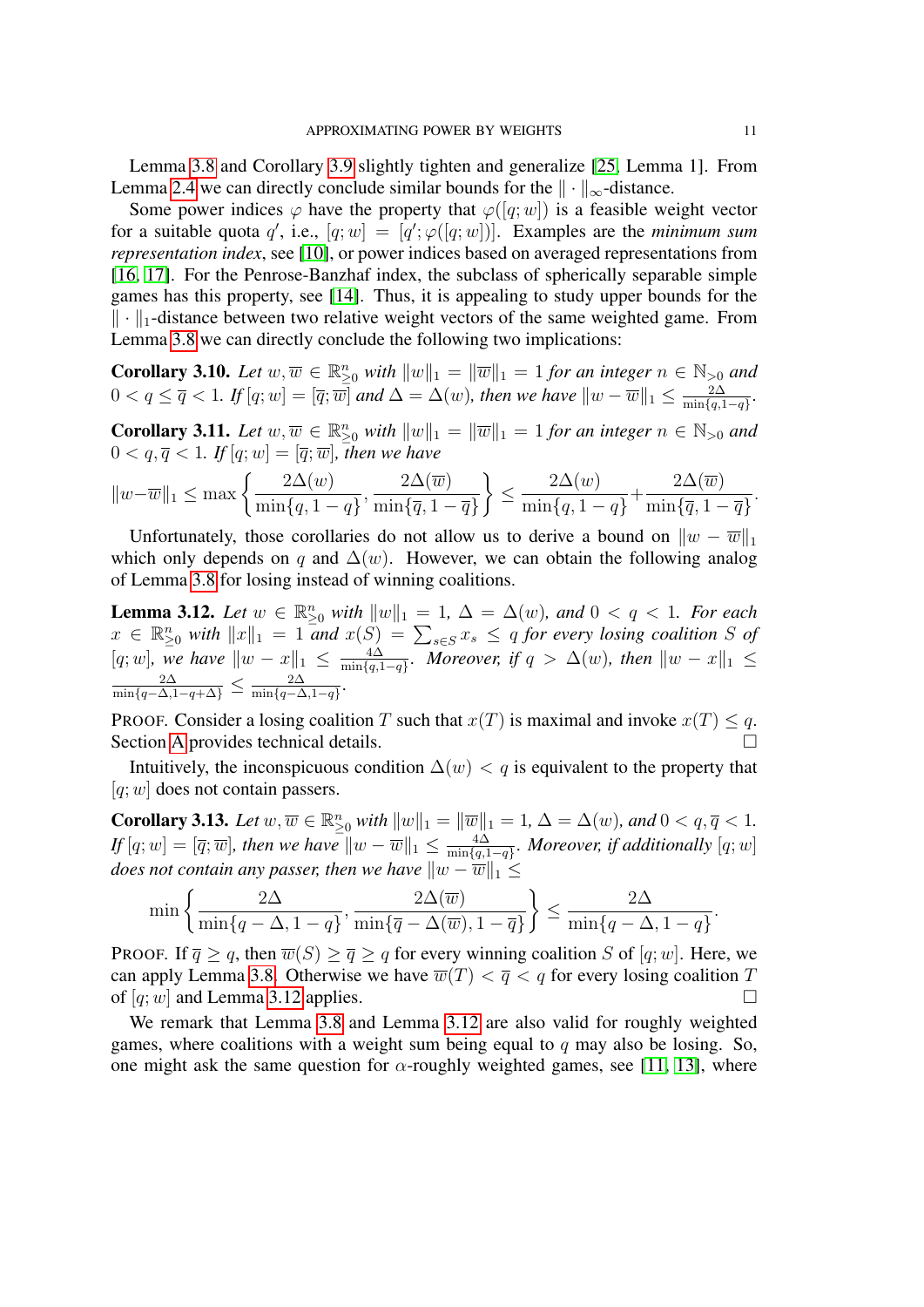coalitions with weight sum below q are losing and coalitions with weight sum above  $\alpha q$ are winning.

From Corollary [3.13](#page-10-1) we can deduce the following: If  $w \in \mathbb{R}_{\geq 0}^n$  with  $||w||_1 = 1$ and  $0 < q < 1$  so that  $[q; w]$  does not contain any passer, then  $\|\overline{w} - \varphi([q; w])\|_1 \leq$  $2\Delta(w)$  $\frac{2\Delta(w)}{\min\{q-\Delta(w),1-q\}}$  for  $\varphi$  being the minimum sum representation index or one of the power indices based on averaged representations.

In the previous subsection we have argued that reasonable upper bounds on the distance between weights and power are impossible if only the relative quota or the maximum relative weight is taken into account. If both invariants are known, we have presented corresponding upper bounds for some power indices. So far we know that both invariants have to be involved in every upper bound somehow, but the tightest possible functional correlation is unknown. To that end, we provide:

<span id="page-11-0"></span>**Lemma 3.14.** For each  $w \in \mathbb{R}_{\geq 0}^n$ ,  $0 < \hat{q} < 1$  there exist  $\overline{w} \in \mathbb{R}_{\geq 0}^n$ ,  $0 < \overline{q} < 1$  with  $[\hat{q}; w] = [\overline{q}; \overline{w}]$  and  $||w - \overline{w}||_1 \geq c \cdot \min\left\{2, \frac{\Delta}{\min\{\hat{q}\}}\right\}$  $\frac{\Delta}{\min\{\hat{q}, 1-\hat{q}\}}\bigg\}$ , where  $\Delta = \Delta(w)$  and  $c = \frac{1}{5}$  $\frac{1}{5}$ .

PROOF. A construction of a matching representation  $(\overline{q}, \overline{w})$  is provided in Section [A.](#page-15-0)  $\Box$ 

So, using Lemma [3.4](#page-7-1) and Lemma [3.14,](#page-11-0) we see that Lemma [3.8](#page-9-0) and Corollary [3.13](#page-10-1) are tight up to the involved constant c.

|                  |         |         | Shapley-Penrose- | Public                          | Deegan                  |                                    | Shift   |
|------------------|---------|---------|------------------|---------------------------------|-------------------------|------------------------------------|---------|
| $\boldsymbol{n}$ | Shubik  |         | Banzhaf Johnston | Good                            | Packel                  | Shift                              | DP      |
| $\mathcal{E}$    | 0.33333 | 0.20000 | 0.50000          | 0.33333 0.00000 0.33333 0.00000 |                         |                                    |         |
| $\overline{4}$   | 0.50000 |         | 0.40000 0.75000  | 0.51429 0.30000 0.51429         |                         |                                    | 0.50000 |
| 5                | 0.60000 | 0.57895 | 0.87500          |                                 |                         | 0.70330  0.50000  0.80769  0.75000 |         |
| 6                | 0.66667 | 0.72222 | 1.00000          | 1.00000 0.71795 1.25763         |                         |                                    | 1.24444 |
|                  | 0.71429 | 0.82609 | 1.13710          | 1.43590 1.16923                 |                         | 1.60131 1.55556                    |         |
| 8                | 0.75000 | 0.89552 | 1.29167          |                                 | 1.78649 1.49020 2.13108 |                                    | 2.08929 |
| 9                | 0.77778 | 0.98154 | 1.49796          | 2.01504 1.71429 2.53762 2.43750 |                         |                                    |         |

<span id="page-11-1"></span>TABLE 1. Necessary constant  $c$  for the approximation of the normalized minimum sum integer representation.

In order to prove similar results for other power indices it suffices to consider an arbitrary weighted representation for each weighted game, since we can use Corollary [3.13](#page-10-1) and the triangle inequality to transfer the result to any other weighted representation (while, of course, the involved constant of the upper bound has to be increased). We can use that insight also in the other direction, i.e., to numerically check whether such an upper bound for a given power index might exist at all. Table [1](#page-11-1) lists the maximum necessary constant c so that  $\|\varphi([q;w]) - w\|_1 \leq \frac{c \max_i w_i}{\min\{q, 1 - q\}}$  $\frac{c \cdot \max_i w_i}{\min\{q,1-q\}}$  for each weighted game with n voters. As representation  $(q; w)$  we have chosen the normalization of a minimum sum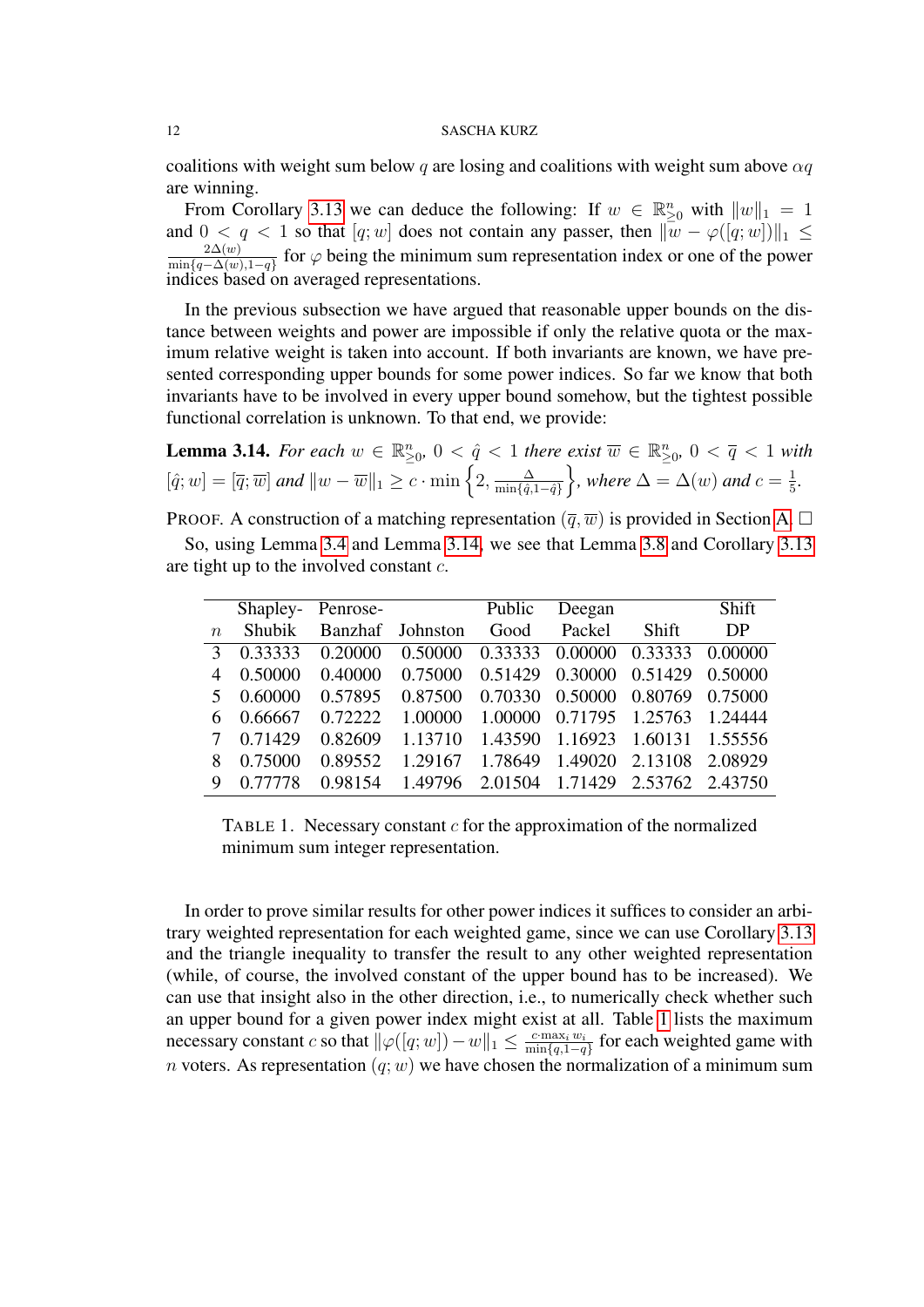integer representation, see e.g. [\[20\]](#page-20-20). There are 993 061 482 weighted games with  $n = 9$ voters, see [\[18\]](#page-20-21). The exact numbers are unknown for  $n > 9$ . For the definitions of the considered power indices we refer, e.g., to [\[22\]](#page-20-11).

For the Shapley-Shubik index the "worst case" examples can be easily guessed.

<span id="page-12-2"></span>**Lemma 3.15.** *For*  $n \geq 3$ ,  $v = [n-1; n-1]$ ,  $n-1$  $\overline{1,\ldots,1}, \overline{q}=\frac{1}{2}$  $\frac{1}{2}$ ,  $\overline{w} = \left(\frac{1}{2}\right)$  $\frac{1}{2}, \frac{1}{2n}$  $\frac{1}{2n-2}, \ldots, \frac{1}{2n}$  $\frac{1}{2n-2}$  $where \, v = [\overline{q}; \overline{w}] \, and \, ||\overline{w}||_1 = 1$ , we have  $\varphi(v) = \frac{1}{n(n-1)} \cdot ((n-1)^2, 1, \ldots, 1)$  and  $\|\varphi(v)-\overline{w}\|_1 = \frac{n-2}{n}$  $\frac{-2}{n}$  for the Shapley-Shubik index  $\varphi$ .

PROOF. For a voter  $2 \le i \le n$  we only need to consider the winning coalition  $S =$  $\{2,\ldots,n\}$ , so that  $\varphi_i(v) = \frac{(n-2)! \cdot 1!}{n!} = \frac{1}{n(n-1)}$  and  $\varphi_1(v) = 1 - \sum_{i=2}^n \varphi_i(v) = \frac{n-1}{n}$ .  $\Box$ We conjecture that Lemma [3.15](#page-12-2) gives indeed the worst case scenario for the Shapley-Shubik index. For the Penrose-Banzhaf index the very same example leads to the power distribution  $\frac{1}{2^{n-1}+n-2} \cdot (2^{n-1}-1,1,\ldots,1)$ , so that the corresponding constant c quickly tends to 1. While this indeed gives the worst case example for  $n \leq 8$ , things get worse for larger n. To that end, let  $w_i = 2$  for  $1 \le i \le m$ ,  $w_i = 1$  for  $m + 1 \le i \le 2m$ , and  $q = \alpha \cdot 3m$ , where  $m \ge 1$  and  $\alpha \in (0, 1)$ . If  $\overline{q}(m)$  and  $\overline{w}(n)$  denote the normalized quota and weights, then the limit  $\lim_{m\to\infty} \|\varphi([\overline{q}(m);\overline{w}(m)] - \overline{w}(m)\|_1$  exists for the Penrose-Banzhaf index  $\varphi$ . We have depicted the corresponding limits for different values of  $\alpha$ in Figure [1](#page-13-1) as dist, where  $q = 1000\alpha$ . We remark that the function is symmetric to  $\alpha = \frac{1}{2}$  $\frac{1}{2}$  and takes values between zero and  $\frac{1}{3}$ . As a close approximation we have plotted the function  $f(x) = |x - \frac{1}{2}|$  $\frac{1}{2}$  $^{3} \cdot \frac{8}{3}$  $\frac{8}{3}$  labeled as cmp. So, the  $\|\cdot\|_1$ -distance between relative weights and the corresponding power distribution according to the Penrose-Banzhaf index converges to a constant while the maximum relative weight  $\Delta$  tends to zero for a fixed relative quota. There are only two types of voters with shares of  $\frac{2}{3}$ and  $\frac{1}{3}$ , respectively. This example shows that it is not possible to derive a general PLTtype result for the Penrose-Banzhaf index if the relative quota does not equal  $\frac{1}{2}$ . In that direction numerical simulations and analytical results can be found in [\[5\]](#page-19-13) and [\[33\]](#page-20-22), respectively. For the other power indices from Table [1,](#page-11-1) besides the Shapley-Shubik index, similar deviations occur.

## 4. IMPLICATIONS OF UPPER BOUNDS ON THE  $\|\cdot\|_1$ -DISTANCE

<span id="page-12-1"></span>If the  $\|\cdot\|_1$ -distance between power and weights is small and the relative weight sum of all voters sharing the same weight as voter  $i$  does not vanish, then the quotient between power and relative weight for voter  $i$  has to be close to 1.

<span id="page-12-0"></span>**Lemma 4.1.** Let  $w \in \mathbb{R}_{\geq 0}^n$  with  $||w||_1 = 1$ ,  $0 < q < 1$  and  $\varphi$  be a symmetric, efficient, *and positive power index. If*  $\|\varphi([q;w]) - w\|_1 \leq \varepsilon$ , then

$$
1 - \frac{\varepsilon}{2\alpha} \le \frac{\varphi_i([q; w])}{w_i} \le 1 + \frac{\varepsilon}{2\alpha}
$$

*for all*  $1 \le i \le n$  *with*  $w_i > 0$ *, where*  $\alpha = w(S) > 0$  *and*  $S := \{1 \le j \le n : w_i = w_j\}$ *.*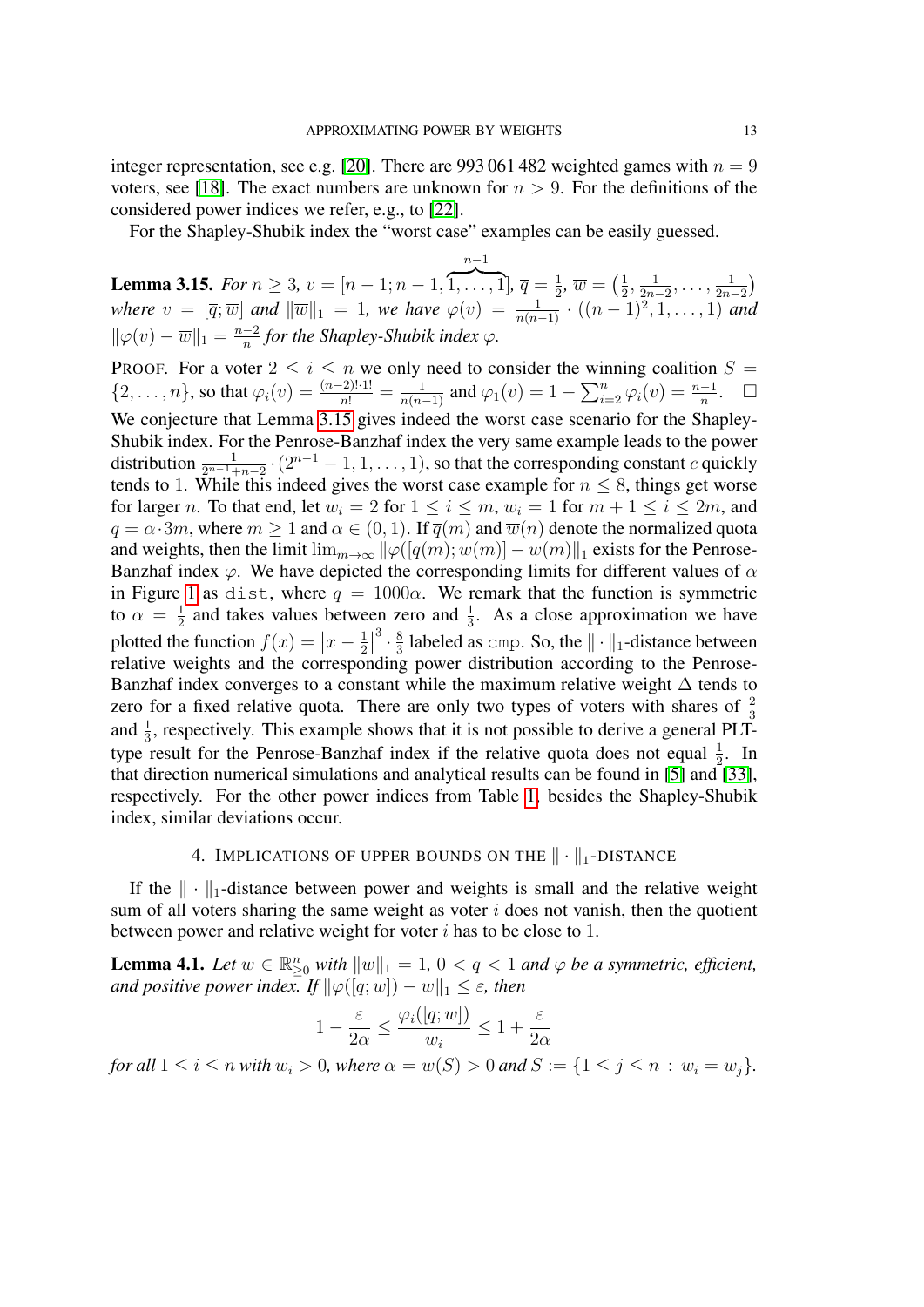



<span id="page-13-1"></span>FIGURE 1. Deviation between weights and the Penrose-Banzhaf index.

PROOF. Assuming  $\frac{\varphi([q;w])_i}{w_i} > 1 + \frac{\varepsilon}{2\alpha}$  yields  $\varphi(S) - w(S) > \varepsilon/2$  by summing over all  $j \in S$ . Since  $\|\varphi\|_1 = \|w\|_1 = 1$  and  $\varphi, w \in \mathbb{R}_{\geq 0}^n$  we would have  $\|w - \varphi\|_1 > \varepsilon - a$ contradiction. Assuming  $\frac{\varphi([q;w])_i}{w_i} < 1 - \frac{\varepsilon}{2c}$  $\frac{\varepsilon}{2\alpha}$  yields  $w(S) - \varphi(S) > \varepsilon/2$ , which leads to the same contradiction.

Using the mass measure  $\alpha$  is necessary since for each integer  $n \geq 2$  we may consider the weighted game v consisting of  $n - 1$  voters of weight 2 and one voter of weight 1. Let  $\varphi$  be a symmetric and efficient power index that satisfies the null voter property and  $\overline{w}$  denote the corresponding relative weights. If the quota  $q$  is an odd integer, we have  $\varphi_i(v) = \frac{1}{n}$  for all  $1 \leq i \leq n$ , so that  $\|\varphi(v) - \overline{w}\|_1 = \frac{n-1}{n}$  $\frac{-1}{n} \cdot \frac{2}{2n}$  $\frac{2}{2n-1}$ . If q is an even integer, then the voter with weight 1 is a null voter and all other voters get  $\varphi_i(v) = \frac{1}{n-1}$  due to symmetry and efficiency. Here we have  $\|\varphi(v) - \overline{w}\|_1 = \frac{2}{2n}$  $\frac{2}{2n-1}$ . So  $\|\varphi(v)-\overline{w}\|_1$  tends to zero as the number *n* of voters approaches infinity. However, the fraction  $\frac{\varphi_n(v)}{\overline{w}_i}$  is either 0 or 2  $\frac{1}{n}$  $\frac{1}{n}$ , i.e., rather far away from 1 for larger *n*.

Bounds for quotients between power and weights for two involved players can be deduced from Lemma [4.1](#page-12-0) via:

**Lemma 4.2.** If  $w_i, w_j, \varphi_i, \varphi_j \in \mathbb{R}_{>0}$ ,  $\varepsilon_i, \varepsilon_j \in [0, 1)$  with  $1 - \varepsilon_i \leq \frac{\varphi_i}{w_i}$  $\frac{\varphi_i}{w_i} \leq 1 + \varepsilon_i$  and  $1-\varepsilon_j \leq \frac{\varphi_j}{w_i}$  $\frac{\varphi_j}{w_j} \leq 1 + \varepsilon_j$ , then  $1 - \varepsilon_i$  $1+\varepsilon_j$  $\leq$   $\frac{w_i}{w_i}$  $w_j$  $\cdot \frac{\varphi_j}{\sqrt{j}}$  $\varphi_i$  $\leq \frac{1+\varepsilon_i}{1}$  $\frac{1+\epsilon_i}{1-\epsilon_j}$  and  $\begin{array}{c} \begin{array}{c} \begin{array}{c} \end{array} \\ \begin{array}{c} \end{array} \end{array} \end{array}$  $\varphi_i$  $w_i$  $-\frac{\varphi_j}{\varphi_j}$  $w_j$  $\begin{array}{c} \begin{array}{c} \begin{array}{c} \end{array} \\ \begin{array}{c} \end{array} \end{array} \end{array}$  $\leq \varepsilon_i + \varepsilon_j.$ 

5. CONCLUSION

<span id="page-13-0"></span>If one is interested in upper bounds on the distance between relative weights and a corresponding power distribution or limits results for sequences of weighted games,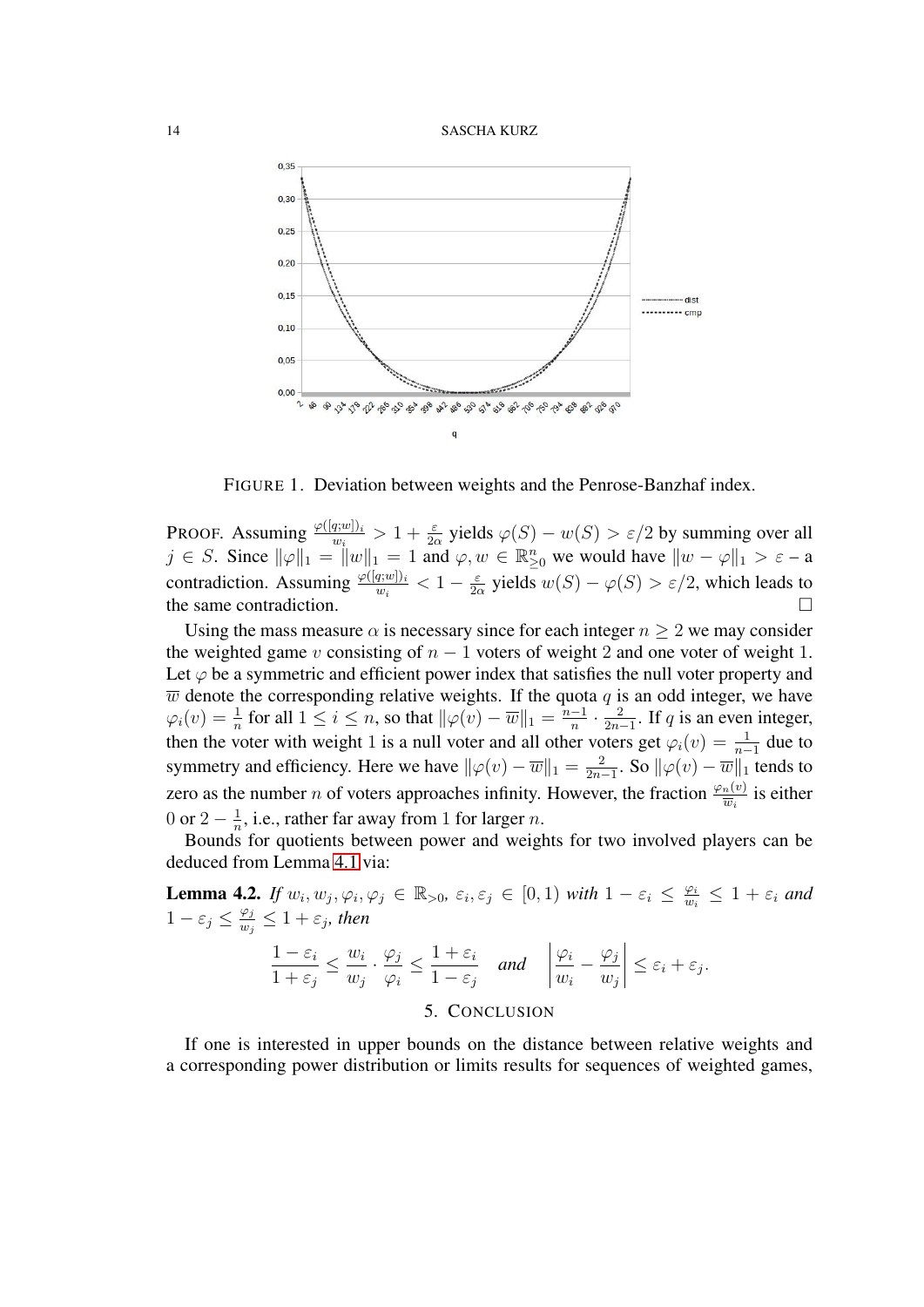given the relative quota and the maximum relative weight, Inequality [\(1\)](#page-1-0) is the essential answer. In Section [4](#page-12-1) we have shown that related results can be generally concluded.

We have derived upper bounds in the form of Inequality [\(1\)](#page-1-0) for the nucleolus and all power indices based on weighted representations. Additionally, we have shown that for an arbitrary power index it is not possible to obtain bounds of smaller magnitude. So, future technical contributions might try to decrease the corresponding constants  $c$  as far as possible (for the most important power indices). This contribution traded smaller constants for easier proofs. An important open problem is whether the Shapley-Shubik index permits an upper bound of the form of Inequality [\(1\)](#page-1-0) or if the actual "convergence rate" is more slowly. While we showed that the monotonicity behavior of the Laakso-Taagepera index is the same as for the inverse maximum relative weight, it might still be possible that the Laakso-Taagepera index permits tighter bounds than the maximum relative weight. Moreover, it seems worthwhile to study other invariants than those used here.

Regarding limit results we showed that the power distribution tends to the relative weights under the  $\|\cdot\|_1$ -distance for the nucleolus and power indices based on weighted representations as long as the maximum relative weight tends to zero and the quotas are not too skewed (i.e., bounded away from 0 and 1.) An analytical example with two types of voters having non-vanishing weight shares illustrates that the  $\|\cdot\|_1$ -distance between the Penrose-Banzhaf power distribution and the relative weights tends to a strictly positive number provided that the quota is a fixed number different from  $\frac{1}{2}$ . So, for the Penrose-Banzhaf index power can not converge to weights provided the relative quota is not pegged at one half. Besides the Shapley-Shubik index, for which the general convergence is proven, there seems to be no suitable candidate for another such limit result among the classical power indices.

The case of the maximum relative weight going to zero is also sometimes called the *non-atomic world*. In contrast, in an *atomic world* some voters have a relatively large weight and all others have an individual weight that is comparatively negligible. However, this is not the case for the weight sum of all "small" voters. Limit results are available for the Shapley-Shubik and the Penrose-Banzhaf index in the atomic world, see [\[8\]](#page-19-14). Our example on the ownership structure of a stock corporation from the introduction very like belong to the atomic world. [\[30\]](#page-20-18) claimed to unify limit results for the atomic and the non-atomic world. Lemma [3.2](#page-7-2) and Corollary [3.3](#page-7-3) show very transparently that this is not the case. Lemma [3.14](#page-11-0) rather shows that it is impossible to derive meaningful bounds for those cases. However, it seems reasonable to assume that the weights of the *large* voters are known with high accuracy and that their number is relatively small. This would allow to make use of combinatorial algorithms. The idea is to solve an auxiliary problem to compute an approximation for the power distribution of the large voters. Suppose that for a set  $N$  of voters we classify the voters into many small ones, collected in O, and a few large ones, collected in  $N\setminus O$ . Let  $\overline{w}$  be the vector of relative weights,  $\overline{q}$  be the relative quota,  $\alpha = \overline{w}(O)$  the weight mass of the small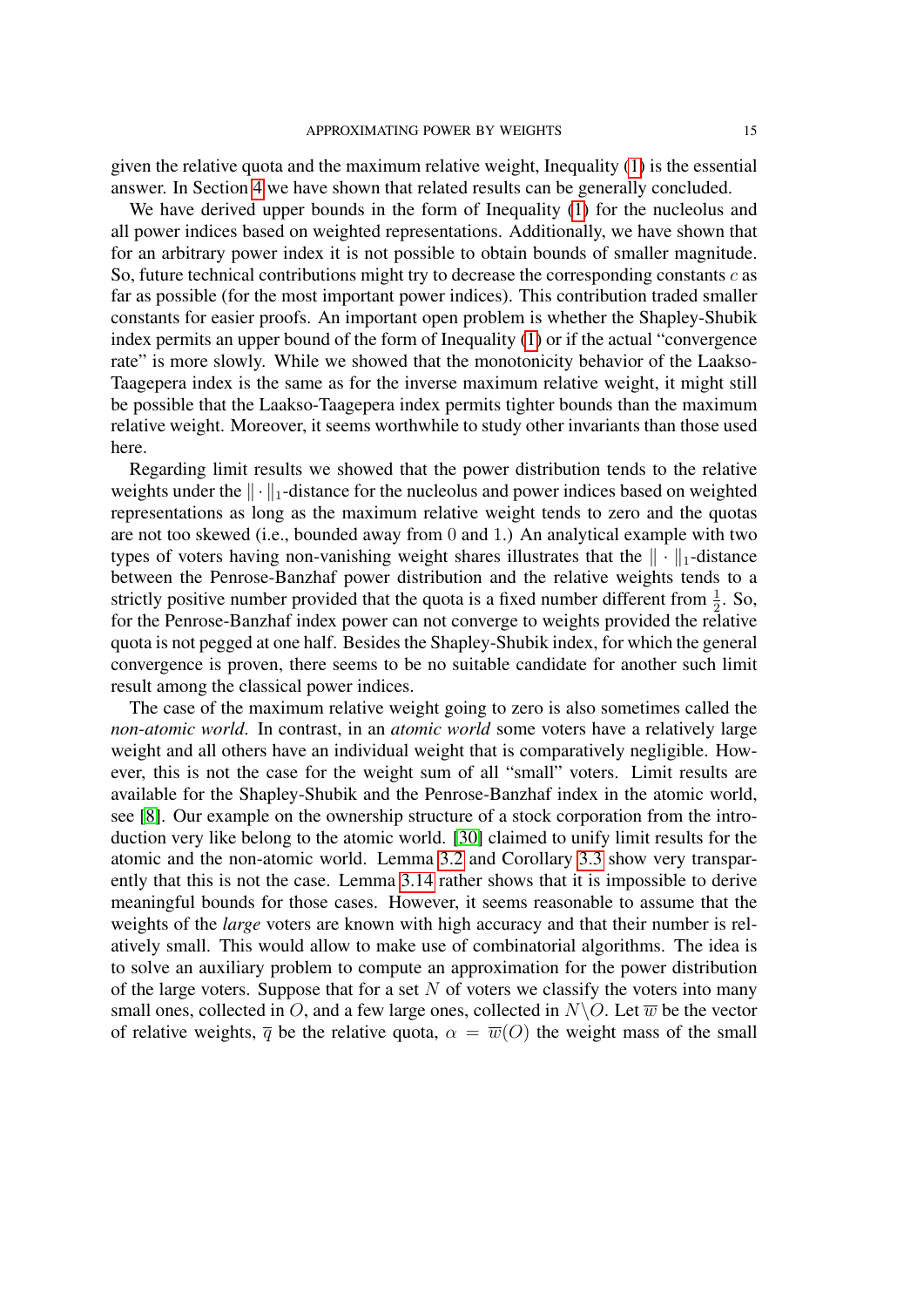voters, and  $x$  be an optimal solution of

$$
\min y \qquad \text{subject to}
$$
\n
$$
y + \sum_{i \in S} x_i \ge 1 \qquad \forall S \subseteq N \setminus O : \overline{w}(S) \ge \overline{q}
$$
\n
$$
y + \frac{\overline{q} - \overline{w}(S)}{\alpha} \cdot \beta + \sum_{i \in S} x_i \ge 1 \qquad \forall S \subseteq N \setminus O : \overline{q} - \alpha \le \overline{w}(S) < \overline{q}
$$
\n
$$
\beta + \sum_{i \in N \setminus O} x_i = 1
$$
\n
$$
x_i \in \mathbb{R}_{\ge 0} \qquad \forall i \in N \setminus O
$$
\n
$$
\beta \in \mathbb{R}_{\ge 0}
$$

We claim that  $x_i^* = x_i$  for  $i \in N \backslash O$  and  $x_i^* = \overline{w_i} \cdot \frac{\beta}{\alpha}$  $\frac{\beta}{\alpha}$  is a good approximation for the nucleolus  $\overline{x}$  of  $[\overline{q};\overline{w}]$ . More precisely, we conjecture that there exists a constant  $c \in \mathbb{R}_{>0}$ such that

$$
\|\overline{x} - x^{\star}\|_1 \le \frac{c\Delta_O}{\min\{|\overline{q} - \overline{w}(S)| : S \subseteq N \setminus O\}},
$$

where  $\Delta_O = \min\{\overline{w}_i : i \in O\}$  is the maximum relative weight of a small voter. The idea is to treat the small voters as a continuum and to determine a vector that minimizes the maximum excess. This is the first step of the optimization problem for the nucleolus. Preliminary results in the direction of this conjecture were obtained in [\[12\]](#page-19-15) quite some years ago. For suitable auxiliary problems for the Shapley-Shubik and the Penrose-Banzhaf index we refer to [\[8\]](#page-19-14). For the latter the problem of corresponding limit results is widely open.

#### ACKNOWLEDGMENT

The author wishes to thank Alexander Mayer for his comments on an earlier draft of this paper.

## APPENDIX A. DELAYED PROOFS

### <span id="page-15-0"></span>PROOF. (Lemma [3.2\)](#page-7-2)

For  $n = 1$ , we have  $w_1 = 1$ ,  $\Delta(w) = 1$ ,  $\alpha = 0$ , and  $L(w) = 1$ , so that we assume  $n \geq 2$  in the remaining part of the proof. For  $w_i \geq w_j$  consider  $a := \frac{w_i + w_j}{2}$  $rac{+w_j}{2}$  and  $x := w_i - a$ , so that  $w_i = a + x$  and  $w_j - x$ . With this we have  $w_i^2 + w_j^2 = 2a^2 + 2x^2$ and  $(w_i + y)^2 + (w_j - y)^2 = 2a^2 + 2(x + y)^2$ . Let us assume that  $w^*$  minimizes  $\sum_{i=1}^{n} w_i^2$  under the conditions  $w \in \mathbb{R}_{\geq 0}$ ,  $||w||_1 = 1$ , and  $\Delta(w) = \Delta$ . (Since the target function is continuous and the feasible set is compact and non-empty, a global minimum indeed exists.) W.l.o.g. we assume  $w_1^* = \Delta$ . If there are indices  $2 \le i, j \le n$ with  $w_i^* > w_j^*$ , i.e.,  $x > 0$  in the above parameterization, then we may choose  $y = -x$ . Setting  $w'_i := w_i^* + y = a = \frac{w_i^* + w_j^*}{2}$ ,  $w'_j := w_j^* - y = a = \frac{w_i^* + w_j^*}{2}$ , and  $w'_h := w_h^*$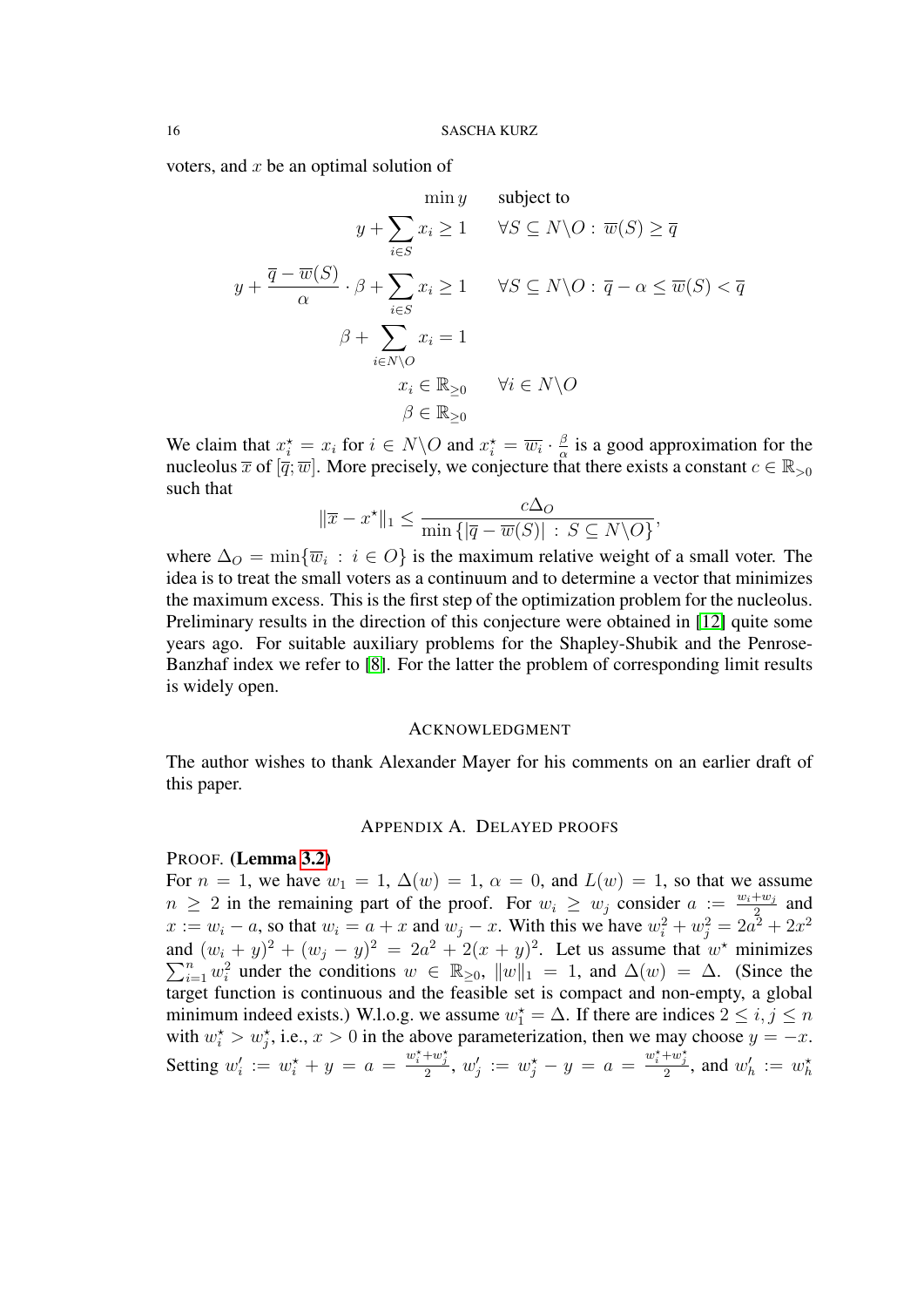for all  $1 \le h \le n$  with  $h \notin \{i, j\}$ , we have  $w' \in \mathbb{R}_{\geq 0}^n$ ,  $||w'||_1 = 1$ ,  $\Delta(w') = \Delta$ , and  $\sum_{h=1}^{n} (w'_h)^2 = \sum_{h=1}^{n} (w_h^*)^2 - x^2$ . Since this contradicts the minimality of  $w^*$ , we have  $w_i^* = w_j^*$  for all  $2 \le i, j \le n$ , so that we conclude  $w_i^* = \frac{1-\Delta}{n-1}$  $\frac{1-\Delta}{n-1}$  for all  $2 \le i \le n$  from  $1 = \|w^*\|_1 = \sum^n$  $h=1$  $w_h^{\star}$ . Thus,  $L(w) \leq 1/\left(\Delta^2 + \frac{(1-\Delta)^2}{n-1}\right)$  $\frac{(n-\Delta)^2}{n-1}$ , which is tight. Since  $\Delta \leq 1$ and  $n \geq 2$ , we have  $1/\left(\Delta^2 + \frac{(1-\Delta)^2}{n-1}\right)$  $\frac{(-\Delta)^2}{n-1}\Big)\leq\frac{1}{\Delta}$  $\frac{1}{\Delta^2}$ , which is tight if and only if  $\Delta = 1$ , i.e.,  $n - 1$  of the weights have to be equal to zero.

Now, let us assume that w maximizes  $\sum_{i=1}^{n} w_i^2$  under the conditions  $w \in \mathbb{R}_{\geq 0}$ ,  $||w||_1 = 1$ , and  $\Delta(w) = \Delta$ . (Due to the same reason a global maximum indeed exists.) Due to  $1 = ||w||_1 \le n\Delta$  we have  $0 < \Delta \le 1/n$ , where  $\Delta = 1/n$  implies  $w_i = \Delta$ for all  $1 \le i \le n$ . In that case we have  $L(w) = n$  and  $\alpha = 0$ , so that the stated lower bounds for  $L(w)$  are valid. In the remaining cases we assume  $\Delta > 1/n$ . If there would exist two indices  $1 \le i, j \le n$  with  $w_i \ge w_j, w_i < \Delta$ , and  $w_j > 0$ , we may strictly increase the target function by moving weight from  $w_j$  to  $w_i$  (this corresponds to choosing  $y > 0$ , by an amount small enough to still satisfy the constraints  $w_i \leq \Delta$  and  $w_j \geq 0$ . Since  $\Delta > 0$ , we can set  $a := |1/\Delta| \ge 0$  with  $a \le n - 1$  due to  $\Delta > 1/n$ . Thus, for a maximum solution, we have exactly a weights that are equal to  $\Delta$ , one weight that is equal to  $1 - a\Delta \ge 0$  (which may indeed be equal to zero), and  $n - a - 1$  weights that are equal to zero. With this and  $a\Delta = 1 - \alpha \Delta$  we have  $\sum_{i=1}^{n} w_i^2 = a\Delta^2 (1 - a\Delta)^2 =$  $\Delta - \alpha \Delta^2 + \alpha^2 \Delta^2 = \Delta(1 - \alpha \Delta + \alpha^2 \Delta) = \Delta(1 - \alpha(1 - \alpha)\Delta) \leq \Delta$ . Here, the latter inequality is tight if and only if  $\alpha = 0$ , i.e.,  $1/\Delta \in \mathbb{N}$ .

### PROOF. (Lemma [3.8\)](#page-9-0)

We set  $N = \{1, \ldots, n\}$ ,  $w(U) = \sum_{u \in U} w_u$  and  $x(U) = \sum_{u \in U} x_u$  for each  $U \subseteq N$ . Let  $S^+ = \{i \in N \mid x_i > w_i\}$  and  $S^- = \{i \in N \mid x_i \leq w_i\}$ , i.e.,  $S^+$  and  $S^-$  partition the set N of players. We have  $w(S^+) < 1$  since  $w(S^+) < x(S^+) \le x(N) = 1$ , so that  $w(S^-) > 0$ . Define  $0 \le \delta \le 1$  by  $x(S^-) = (1 - \delta)w(S^-)$ . We have

$$
x(S^{+}) = 1 - x(S^{-}) = w(S^{+}) + w(S^{-}) - (1 - \delta)w(S^{-}) = w(S^{+}) + \delta w(S^{-})
$$
 (2)

and

<span id="page-16-0"></span>
$$
||w - x||_1 = (x(S^+) - w(S^+)) + (w(S^-) - x(S^-)) = 2\delta w(S^-). \tag{3}
$$

Generate a set T by starting at  $T = \emptyset$  and successively add a remaining player i in  $N\setminus T$  with minimal  $x_i/w_i$ , where all players j with  $w_j = 0$  are the worst ones. Stop if  $w(T) \ge q$ . By construction T is a winning coalition of [q; w] with  $w(T) < q + \Delta$ , since the generating process did not stop earlier and  $w_j \leq \Delta(w)$  for all  $j \in N$ .

If  $w(S^-) \ge q$ , we have  $T \subseteq S^-$  and  $x(T)/w(T) \le x(S^-)/w(S^-) = 1 - \delta$ . Multiplying by  $w(T)$  and using  $w(T) < q + \Delta$  yields

$$
x(T) \le (1 - \delta)w(T) < (1 - \delta)(q + \Delta) = (1 - \delta)q + (1 - \delta)\Delta. \tag{4}
$$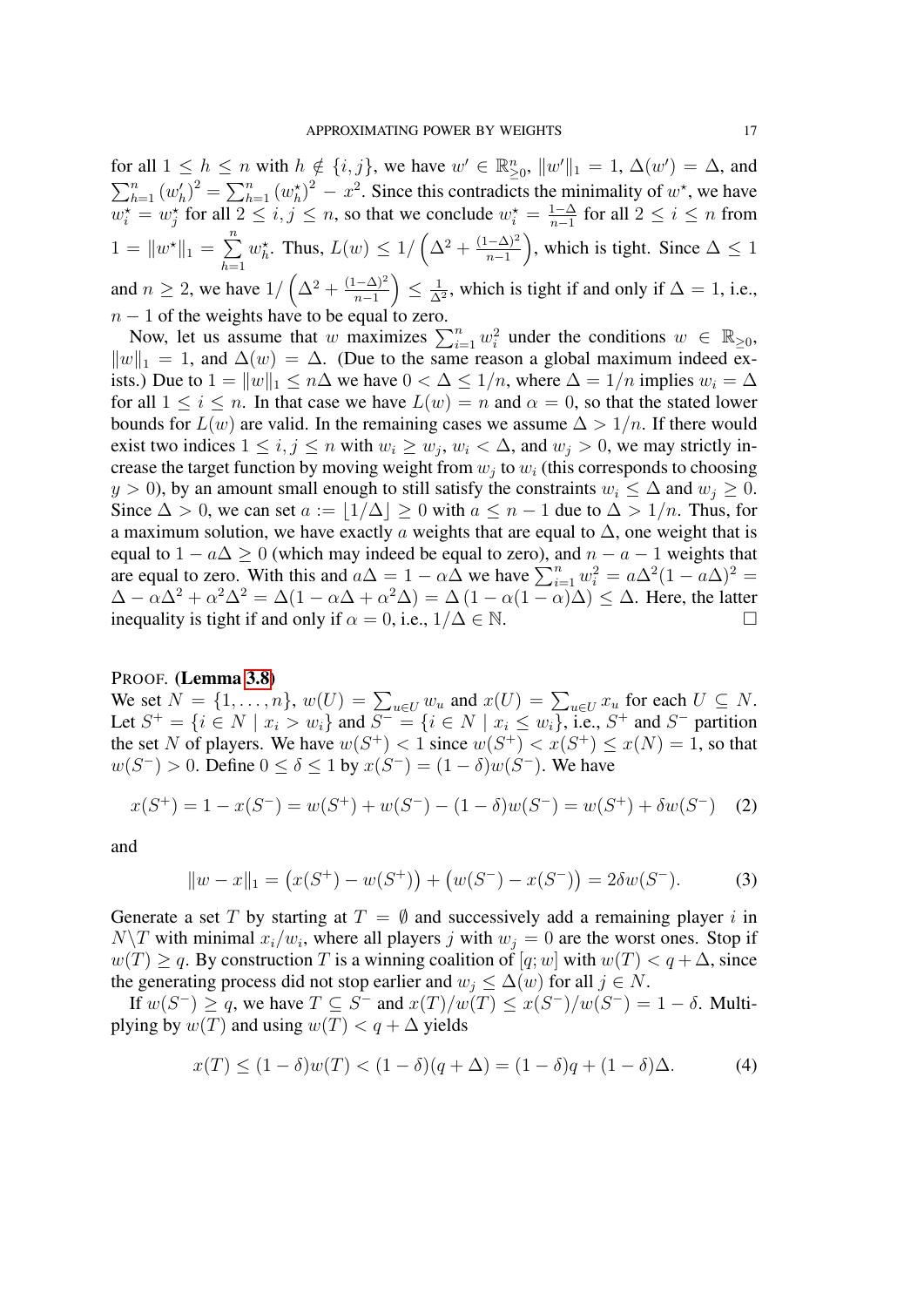Since  $x(T) \geq q$ , as T is a winning coalition, we conclude  $\delta < \Delta/(q + \Delta)$ . Using this and  $w(S^-)$  < 1 in Equation [\(3\)](#page-16-0) yields

$$
||w - x||_1 < \frac{2\Delta}{q + \Delta} < \frac{2\Delta}{q}.\tag{5}
$$

If  $w(S^-) < q$ , we have  $S^- \subseteq T$ ,  $x(T) = x(S^-) + x(T\backslash S^-)$ ,  $w(T\backslash S^-) > 0$ , and  $w(S^+) > 0$ . Since  $T \backslash S^- \subseteq S^+$ ,  $x(T \backslash S^-)/w(T \backslash S^-) \le x(S^+)/w(S^+)$ , so that

$$
x(T) = x(S^-) + x(T\backslash S^-) \le (1 - \delta)w(S^-) + \frac{x(S^+)}{w(S^+)} \cdot (w(T) - w(S^-))
$$
  
\n
$$
\le (1 - \delta)w(S^-) + \frac{x(S^+)}{w(S^+)} \cdot (q + \Delta - w(S^-))
$$
  
\n
$$
= q + \frac{x(S^+) \Delta - (1 - q)\delta w(S^-)}{w(S^+)}
$$
  
\n
$$
\le q + \frac{\Delta - (1 - q)\delta w(S^-)}{w(S^+)}.
$$

Since  $x(T) \geq q$ , we conclude  $(1 - q)\delta w(S^{-}) \leq \Delta$ , so that  $||w - x||_1 \leq \frac{2\Delta}{1 - q}$  $1-q$  $\Box$ 

## PROOF. (Lemma [3.12\)](#page-10-0)

If  $q \le 2\Delta$ , then  $\frac{4\Delta}{\min\{q,1-q\}} \ge \frac{4\Delta}{q} \ge 2 \ge ||x-w||_1$ , so that we can assume  $q > \Delta$ .

Using the notation from the proof of Lemma [3.8,](#page-9-0) we have  $x(S^+) = w(S^+) + \delta w(S^-)$ and  $\|w - x\|_1 = 2\delta w(S^{-})$ .

Generate T by starting at  $T = \emptyset$  and successively add a remaining player i in  $N\setminus T$ with maximal  $x_i/w_i$ , where all players j with  $w_j = 0$  are taken in the first rounds, as long as  $w(T) + w_i < q$ . By construction T is a losing coalition of  $[q; w]$  with  $q - \Delta \leq w(T) < q$ , since the generating process did not stop earlier.

If  $w(S^+) \ge q$ , we have  $T \subseteq S^+$  and  $x(T)/w(T) \ge x(S^+)/w(S^+) = 1 + \frac{\delta w(S^-)}{w(S^+)} \ge$  $1 + \delta w(S^-)$ . Multiplying by  $w(T)$  and using  $w(T) \geq q - \Delta$  yields

$$
x(T) \ge (1 + \delta w(S^-)) w(T) \ge (1 + \delta w(S^-)) (q - \Delta) = (q - \Delta) + \delta w(S^-) (q - \Delta).
$$
  
Since  $x(T) \le q$ , as T is a losing coalition, we conclude  $\delta w(S^-) \le \Delta/(q - \Delta)$ , so that

 $\|w-x\|_1 < \frac{2\Delta}{a-\Delta}$  $\frac{2\Delta}{q-\Delta}$ .

If  $w(S^+) \le q$ , we have  $S^+ \subseteq T$ ,  $x(T) = x(S^+) + x(T\backslash S^+)$ ,  $w(T\backslash S^+) > 0$ , and  $w(S^-) > 0$ . Since  $T \backslash S^+ \subseteq S^-$ ,  $x(T \backslash S^+) / w(T \backslash S^+) \geq x(S^-) / w(S^-)$ , so that

$$
x(T) = x(S^{+}) + x(T\backslash S^{+}) \ge w(S^{+}) + \delta w(S^{-}) + \frac{x(S^{-})}{w(S^{-})} \cdot (w(T) - w(S^{+}))
$$
  
\n
$$
\ge w(S^{+}) + \delta w(S^{-}) + (1 - \delta) \cdot (q - \Delta - w(S^{+}))
$$
  
\n
$$
= \delta w(S^{-}) + q - \Delta - \delta q + \delta \Delta + \delta w(S^{+}) = q - \Delta + \delta (1 - q + \Delta).
$$

Since  $x(T) \le q$ ,  $\delta \le \frac{\Delta}{1-q+\Delta}$ , so that  $||w-x||_1 \le \frac{2\Delta}{1-q+\Delta}$  due to  $w(S^-) \le 1$ .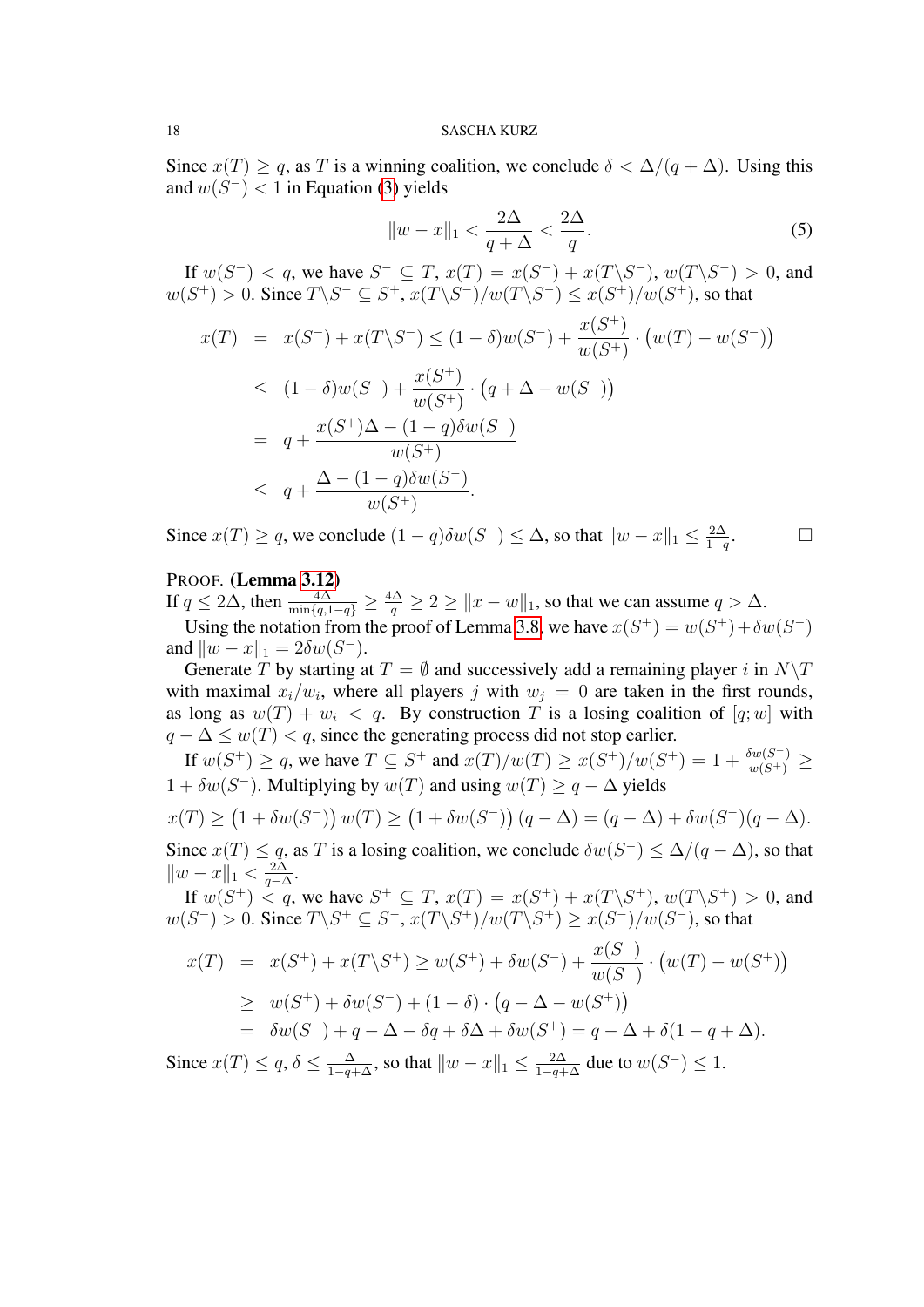So, for  $q > \Delta$  we have  $||w - x||_1 \le \frac{2\Delta}{\min\{q - \Delta, 1 - q + \Delta\}} \le \frac{2\Delta}{\min\{q - \Delta\}}$  $\frac{2\Delta}{\min\{q-\Delta,1-q\}}$ . In order to show  $||w - x||_1 \leq \frac{4\Delta}{\min\{a\}}$  $\frac{4\Delta}{\min\{q,1-q\}}$  it remains to consider the case  $q \leq 1-q$ . For  $q > 2\Delta$ , see the start of the proof, we have  $||w - x||_1 \le \frac{2\Delta}{\min\{q-\Delta,1-q\}} \le \frac{2\Delta}{q-\Delta} \le \frac{4\Delta}{q} \le \frac{4\Delta}{\min\{q,1\}}$  $\min\{q,1-q\}$  $\Box$ In order to prove Lemma [3.14,](#page-11-0) we need two preparing lemmas.

<span id="page-18-0"></span>**Lemma A.1.** *For each*  $0 < q \leq \Delta \leq 1$ , *each*  $n \in \mathbb{N}$ , *and each*  $0 < \varepsilon < \min\{\Delta, 1/2\}$  $with\ n \geq \max\{3, 1/\Delta\}$  *there exist*  $w, \overline{w} \in \mathbb{R}_{\geq 0}^n$  *with*  $||w||_1 = ||\overline{w}||_1 = 1$ ,  $\Delta(w) = \Delta$ *,*  $and\ 0 < \overline{q} < 1 \text{ with } [q; w] = [\overline{q}; \overline{w}], \, \|w - \overline{w}\|_1 \geq 1 - 2\varepsilon, \text{ and } \|w - \overline{w}\|_{\infty} \geq \frac{1}{2} - \varepsilon.$ 

**PROOF.** We set  $a := \frac{1}{\lambda}$  $\frac{1}{\Delta}$   $\Big| \in \mathbb{N}_{\geq 1}$ , so that  $\frac{1}{2\Delta} < a \leq \frac{1}{\Delta}$  $\frac{1}{\Delta}$ .

If  $1-a\Delta \geq q$ , we set  $w_i = \Delta$  for  $1 \leq i \leq a$ ,  $w_{a+1} = 1-a\Delta$ ,  $w_i = 0$  for  $a+2 \leq i \leq n$ ,  $\overline{w}_{a+1} = 1 - \varepsilon$ ,  $\overline{w}_i = \varepsilon/a$  for  $1 \le i \le a$ ,  $\overline{w}_i = 0$  for  $a + 2 \le i \le n$ , and  $\overline{q} = \varepsilon/a$ . Here, we have  $\|w - \overline{w}\|_1 = 2 \cdot (a\Delta - \varepsilon) > 1 - 2\varepsilon$  and  $\|w - \overline{w}\|_{\infty} = a\Delta - \varepsilon \ge \frac{1}{2} - \varepsilon$ .

If  $1 - a\Delta < q$  and  $a \ge 2$ , then we set  $w_i = \Delta$  for  $1 \le i \le a$ ,  $w_{a+1} = 1 - a\Delta$ ,  $w_i = 0$ for  $a+2 \leq i \leq n$ ,  $\overline{w}_1 = 1-\varepsilon$ ,  $\overline{w}_i = \frac{\varepsilon}{a-1}$  $\frac{\varepsilon}{a-1}$  for  $2 \le i \le a$ ,  $\overline{w}_i = 0$  for  $a+1 \le i \le n$ , and  $\overline{q} = \frac{\varepsilon}{q}$  $\frac{\varepsilon}{a-1}$ . With this, we have  $||w - \overline{w}||_1 = 1 - \varepsilon - \Delta + (a-1) \cdot (\Delta - \frac{\varepsilon}{a-1})$  $\frac{\varepsilon}{a-1}$  + 1 –  $a\Delta =$  $1 + (a-2)\Delta - 2\varepsilon + (1 - a\Delta) \ge 1 - 2\varepsilon$  and  $||w - \overline{w}||_{\infty} \ge 1 - \Delta - \varepsilon \ge \frac{1}{2} - \varepsilon$  since  $a \geq 2$ , so that  $\Delta \leq \frac{1}{2}$  $\frac{1}{2}$ .

If  $a = 1$  and  $1 - a\Delta = 1 - \Delta < q$ , then we have  $\frac{1}{2} < \Delta \le 1$  and we set  $w_1 = \Delta$ ,  $w_2=1-\Delta, w_i=0 \text{ for } 3 \leq i \leq n,$   $\overline{w}_1=\frac{1}{2}+\varepsilon,$   $\overline{w}_2=0,$   $\overline{w}_3=\frac{1}{2}-\varepsilon,$   $\overline{w}_i=0$  for  $4 \leq i \leq n$ , and  $\overline{q} = \frac{1}{2}$  $\frac{1}{2}$ . With this, we have  $||w - \overline{w}||_1 \geq 1 - 2\varepsilon$  and  $||w - \overline{w}||_{\infty} \geq \frac{1}{2} - \varepsilon$ .  $\Box$ 

<span id="page-18-1"></span>**Lemma A.2.** *Let*  $0 < \varepsilon < \frac{1}{2}$ ,  $0 < q < 1$ ,  $b \in \mathbb{N}_{\geq 1}$ ,  $\frac{q}{b+1} \leq \Delta < \frac{q}{b}$  $\frac{q}{b}$ *, and*  $n \in \mathbb{N}$  *with*  $n \geq \frac{1}{\Delta} + 1$ . Then, there exist  $w, \overline{w} \in \mathbb{R}_{\geq 0}^n$  with  $||w||_1 = ||\overline{w}||_1 = 1$ ,  $\Delta(w) = \Delta$ , and  $0 < \overline{q} < 1$  with  $[q; w] = [\overline{q}; \overline{w}], ||w-\overline{w}||_1 > \frac{2}{9}$  $\frac{2}{9} \cdot \frac{\Delta}{q} - \varepsilon$ , and  $\|w - \overline{w}\|_{\infty} > \frac{\Delta}{3(\Delta+1)} \cdot \frac{\Delta}{q} - 2\Delta\varepsilon$ .

**PROOF.** We set  $a := \frac{1}{\lambda}$  $\frac{1}{\Delta}$   $\Big| \in \mathbb{N}_{\geq 1}$ , so that  $\frac{1}{2\Delta} < a \leq \frac{1}{\Delta}$  $\frac{1}{\Delta}$ . Consider  $w_i = \Delta$  for  $1 \leq i \leq a$ ,  $0 \leq w_{a+1} = 1 - a\Delta < \Delta$ , and  $w_i = 0$  for  $a+2 \leq i \leq n$ . Observe  $\frac{1}{b} > \frac{\Delta}{q}$  $\frac{\Delta}{q}.$ 

If  $b\Delta + 1 - a\Delta < q$  we set  $\kappa := a$  and  $\kappa := a + 1$  otherwise. So, the voters  $\kappa + 1 \leq i \leq n$  are null voters and the other voters are pairwise equivalent. We have  $\kappa \geq 2$  since  $\kappa = 1$  implies  $a = 1$  and  $\Delta > \frac{1}{2}$  $\frac{1}{2}$ , so that  $b = 1$  and  $b\Delta + 1 - a\Delta = 1 \geq q$ . Additionally, we have  $\frac{\Delta}{\Delta+1} \leq \frac{1}{\kappa} < 2\Delta$ . (The right hand side may be decreased to  $\frac{3}{2}\Delta$ .)

If  $\kappa \equiv 0 \pmod{2}$ , then we set  $\overline{w}_i = \frac{2}{\kappa}$  $\frac{2}{\kappa} \cdot \frac{b+1}{2b+1} - \frac{\varepsilon}{\kappa}$  $\frac{\varepsilon}{\kappa}$  for  $1 \leq i \leq \kappa/2$ ,  $\overline{w}_i = \frac{2}{\kappa}$  $\frac{2}{\kappa} \cdot \frac{b}{2b+1} + \frac{\varepsilon}{\kappa}$ κ for  $\kappa/2 + 1 \leq i \leq \kappa$ ,  $w_i = 0$  for  $\kappa + 1 \leq i \leq n$ , and  $\overline{q} = \frac{2}{\kappa}$  $rac{2}{\kappa} \cdot \frac{b^2+b}{2b+1}$ . With this, we have  $[q; w] = [\overline{q}; \overline{w}], ||\overline{w}||_1 = 1, ||w - \overline{w}||_1 \ge \frac{1}{2b+1} - \varepsilon > \frac{1}{3} \cdot \frac{\Delta}{q} - \varepsilon$ , and  $||w - \overline{w}||_{\infty} \ge$  $\frac{1}{\kappa(2b+1)} - \frac{\varepsilon}{\kappa} > \frac{\Delta}{3(\Delta+1)} \cdot \frac{\Delta}{q} - 2\Delta\varepsilon$ . If instead  $\kappa \equiv 1 \pmod{2}$ , then we have  $\kappa \geq 3$ . In this case we set  $\overline{w}_i = \frac{2}{\kappa}$  $\frac{2}{\kappa} \cdot \frac{b+1}{2b+1} - \frac{\varepsilon}{\kappa}$  $\frac{\varepsilon}{\kappa}$  for  $1 \leq i \leq (\kappa - 1)/2, \overline{w}_i = \frac{2}{\kappa}$  $\frac{2}{\kappa} \cdot \frac{b}{2b+1} + \frac{\varepsilon}{\kappa}$  $\frac{\varepsilon}{\kappa}$  for  $(\kappa+1)/2 \leq i \leq \kappa-1, \overline{w}_{\kappa}=\frac{1}{\kappa}$  $\frac{1}{\kappa}, w_i = 0$  for  $\kappa + 1 \leq i \leq n$ , and  $\overline{q} = \frac{2}{\kappa}$  $rac{2}{\kappa} \cdot \frac{b^2+b}{2b+1}$ . With this, we have  $[q; w] = [\overline{q}; \overline{w}], ||\overline{w}||_1 = 1, ||w - \overline{w}||_1 \ge \frac{1}{2b+1} \cdot \left(1 - \frac{1}{\kappa}\right)$  $\left(\frac{1}{\kappa}\right)-\varepsilon > \frac{2}{9}\cdot\frac{\Delta}{q}-\varepsilon$ , and  $||w - \overline{w}||_{\infty} \ge \frac{1}{\kappa(2b+1)} - \frac{\varepsilon}{\kappa} > \frac{\Delta}{3(\Delta+1)} \cdot \frac{\Delta}{q} - 2\Delta\varepsilon.$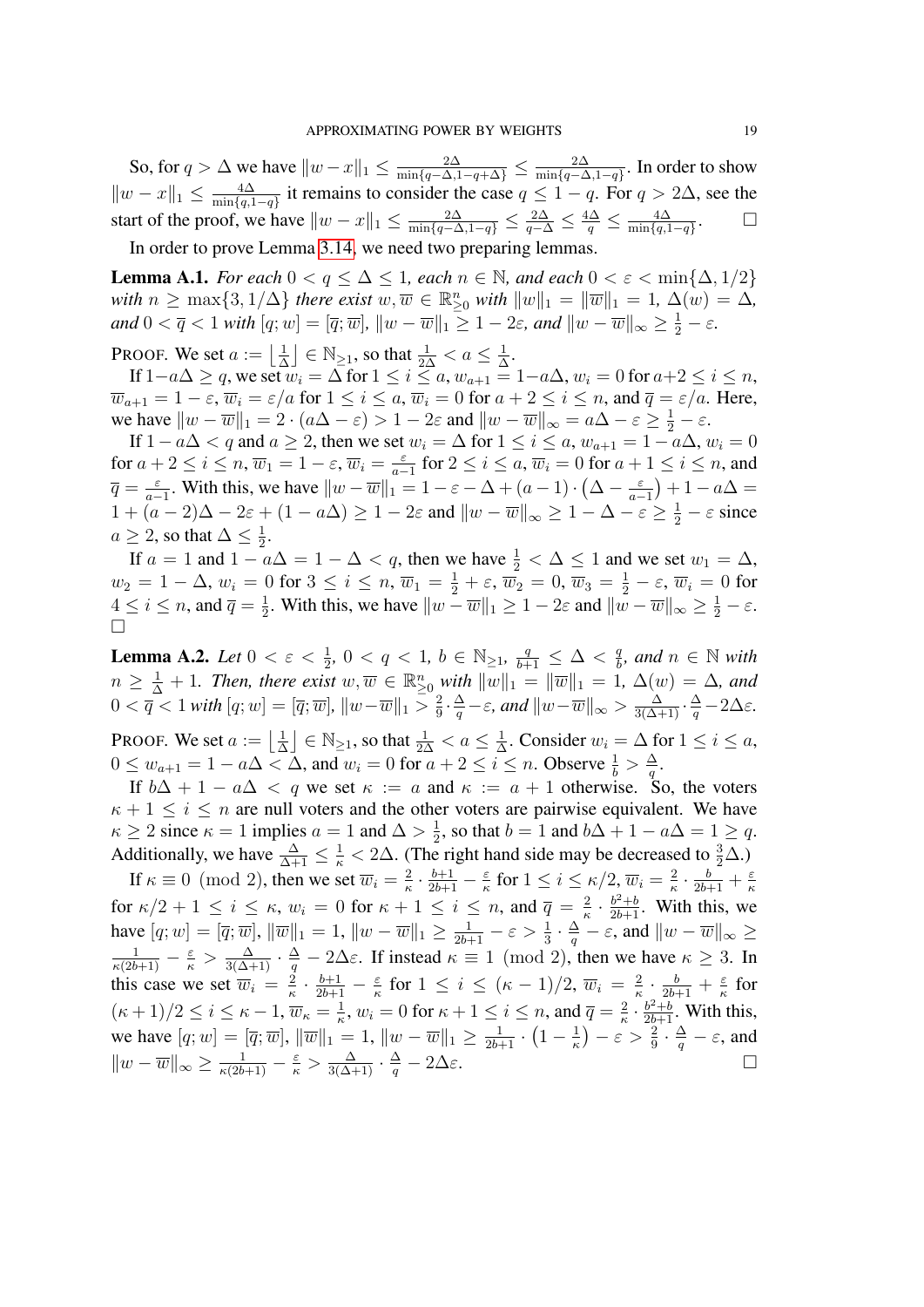## PROOF.(Lemma [3.14\)](#page-11-0)

If  $\hat{q} \leq 1 - \hat{q}$ , we can apply Lemma [A.1](#page-18-0) and Lemma [A.2](#page-18-1) with  $0 < \varepsilon < \min\left\{\frac{1}{10}, \frac{\Delta}{45}\right\}$  $\frac{\Delta}{45\hat{q}}\bigg\}$ . For the other case we remark that the dual of each weighted game  $[q;w]$  is given by  $[1-q+\tilde{\varepsilon}; w]$  for each  $0 < \tilde{\varepsilon} < \min\{w_i \mid i \in N, w_i > 0\}$ . So, we can apply Lemma [A.1](#page-18-0) and Lemma [A.2](#page-18-1) with  $q = 1 - \hat{q} + \tilde{\varepsilon}$  and  $0 < \varepsilon < \frac{1}{2} \cdot \min \left\{ \frac{1}{10}, \frac{\Delta}{450} \right\}$  $\left\{\frac{\Delta}{45q}\right\}$  =:  $\kappa$ . Certainly, we can choose  $\tilde{\varepsilon} > 0$  small enough to get

$$
\left\|\min\left\{2,\frac{\Delta}{\min\{\hat{q},1-\hat{q}\}}\right\}-\min\left\{2,\frac{\Delta}{\min\{q,1-q\}}\right\}\right\|_1 < \kappa
$$

and  $q \leq 1 - q$ . The stated result then follows from the triangle inequality.

### **REFERENCES**

- <span id="page-19-3"></span>[1] N. Alon and P. H. Edelman. The inverse Banzhaf problem. *Social Choice and Welfare*, 34(3):371– 377, 2010.
- <span id="page-19-5"></span>[2] Y. Bachrach, E. Markakis, E. Resnick, A. D. Procaccia, J. S. Rosenschein, and A. Saberi. Approximating power indices: theoretical and empirical analysis. *Autonomous Agents and Multi-Agent Systems*, 20(2):105–122, 2010.
- <span id="page-19-0"></span>[3] J. F. Banzhaf III. Weighted voting doesn't work: a mathematical analysis. *Rutgers Law Review*, 19:317, 1964.
- <span id="page-19-1"></span>[4] G. Chalkiadakis, E. Elkind, and M. Wooldridge. Computational aspects of cooperative game theory. *Synthesis Lectures on Artificial Intelligence and Machine Learning*, 5(6):1–168, 2011.
- <span id="page-19-13"></span>[5] P.-L. Chang, V. C. Chua, and M. Machover. LS Penrose's limit theorem: tests by simulation. *Mathematical Social Sciences*, 51(1):90–106, 2006.
- <span id="page-19-8"></span>[6] B. Curry and K. D. George. Industrial concentration: a survey. *The Journal of Industrial Economics*, 31(3):203–255, 1983.
- <span id="page-19-2"></span>[7] A. De, I. Diakonikolas, and R. A. Servedio. The inverse Shapley value problem. *Games and Economic Behavior*, 105:122–147, 2017.
- <span id="page-19-14"></span>[8] P. Dubey and L. S. Shapley. Mathematical properties of the Banzhaf power index. *Mathematics of Operations Research*, 4(2):99–131, 1979.
- <span id="page-19-6"></span>[9] S. S. Fatima, M. Wooldridge, and N. R. Jennings. A linear approximation method for the Shapley value. *Artificial Intelligence*, 172(14):1673–1699, 2008.
- <span id="page-19-9"></span>[10] J. Freixas and S. Kaniovski. The minimum sum representation as an index of voting power. *European Journal of Operational Research*, 233(3):739–748, 2014.
- <span id="page-19-11"></span>[11] J. Freixas and S. Kurz. On α-roughly weighted games. *International Journal of Game Theory*, 43(3):659–692, 2014.
- <span id="page-19-15"></span>[12] Z. Galil. The nucleolus in games with major and minor players. *International Journal of Game Theory*, 3(3):129–140, 1974.
- <span id="page-19-12"></span>[13] T. Gvozdeva, L. A. Hemaspaandra, and A. Slinko. Three hierarchies of simple games parameterized by "resource" parameters. *International Journal of Game Theory*, 42(1):1–17, 2013.
- <span id="page-19-4"></span>[14] N. Houy and W. S. Zwicker. The geometry of voting power: weighted voting and hyper-ellipsoids. *Games and Economic Behavior*, 84:7–16, 2014.
- <span id="page-19-7"></span>[15] A. Jelnov and Y. Tauman. Voting power and proportional representation of voters. *International Journal of Game Theory*, 43(4):747–766, 2014.
- <span id="page-19-10"></span>[16] S. Kaniovski and S. Kurz. The average representation –a cornucopia of power indices? *Homo Oeconomicus*, 32(2):169–181, 2015.